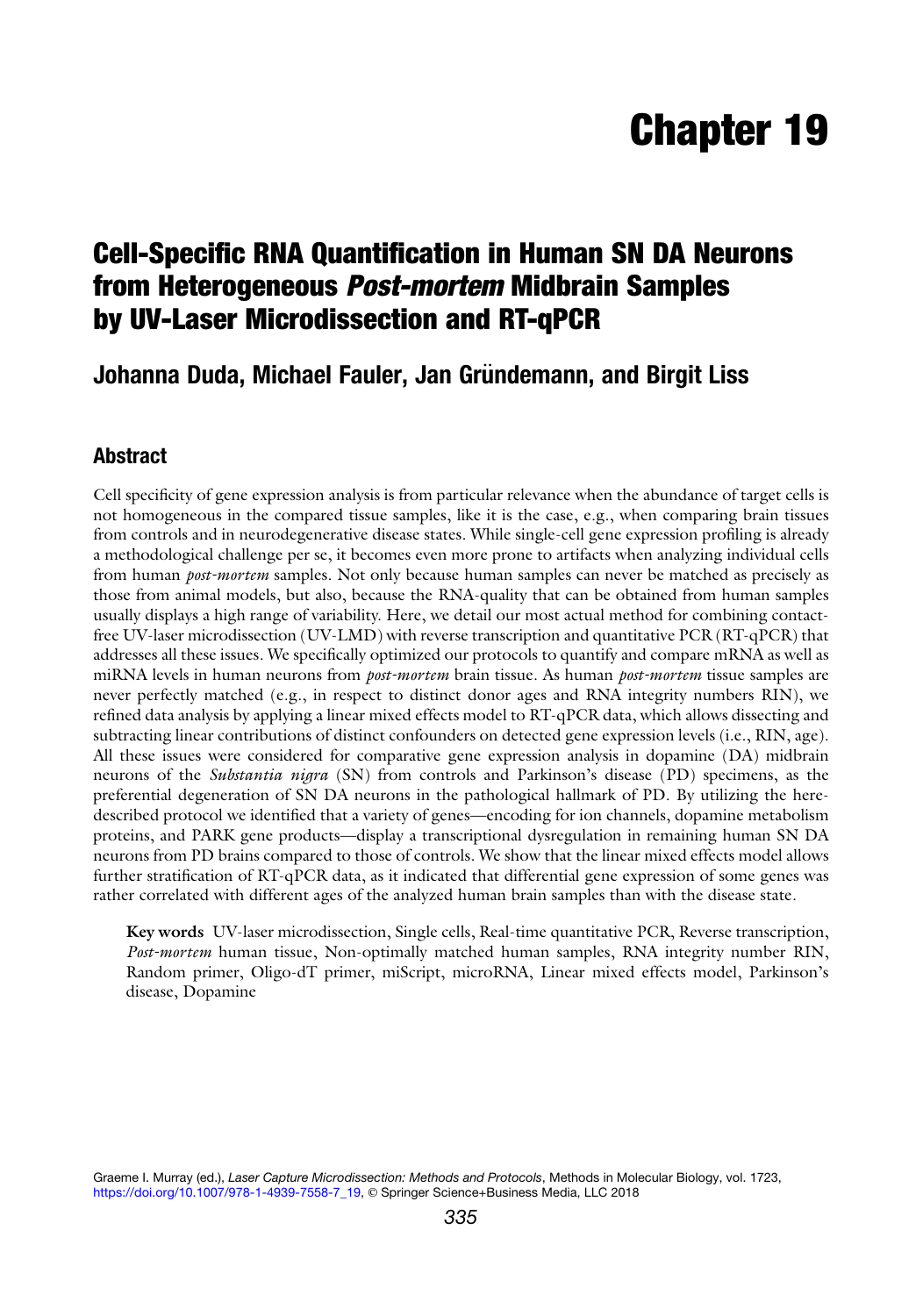#### 1 Introduction

Quantitative real-time PCR of reverse transcribed RNA (RT-qPCR) is still a gold standard for gene expression analysis of desired target genes  $[1, 2]$  $[1, 2]$  $[1, 2]$  $[1, 2]$  $[1, 2]$ . Also for global comparison of gene expression, e.g., via RNA-Seq and related techniques, single-cell resolution is a desired goal [\[3](#page-23-2)[–7](#page-23-3)]. Transcriptional cell-to-cell variations—depending on cell cycle, epigenetics or unknown, potentially stochastic events—as well as disease-related variations might be masked if probes are not sampled on the level of identified individual cells [\[8](#page-23-4), [9](#page-23-5)]. Furthermore, not only the differential expression of target genes might vary between control and disease samples, but also the composition of the tissue itself. In neurodegenerative diseases for instance, high levels of cellular heterogeneity, selective neuron loss, and disease-related changes in non-neuronal cells will contribute to an altered composition of the diseased brain tissue compared with that in control brains [[10–](#page-23-6)[12\]](#page-23-7). This will confound conclusions about specific gene expression changes in the cell type of interest.

The second most common neurodegenerative disease, Parkinson's disease (PD), provides a concrete example: one of the key pathological hallmarks of PD brains and its animal models is the substantial loss of dopamine containing (DA) midbrain neurons within the Substantia nigra pars compacta  $(SN)$   $[13-16]$  $[13-16]$  $[13-16]$  $[13-16]$  $[13-16]$ . In PD, clinical motor symptoms manifest only when already about 75% of these DA midbrain neurons—the most prominent cell type within the SN—are lost [\[17](#page-23-0), [18](#page-23-1)]. This massive loss of SN DA neurons will confound mRNA expression analysis of PD midbrain tissue when compared to tissue samples from control non-PD brains, simply because the number of SN DA neurons in PD and control midbrain tissue samples varies immensely. Furthermore, gene expression analysis at the level of PD midbrain tissue will be distorted by the altered numbers and functional states of non-neuronal cells like microglia, astrocytes, and local T-cells, known to change in PD [[19\]](#page-23-10). And finally the midbrain contains different types of DA neurons that are affected differentially by degeneration in PD: while SN DA neurons are highly vulnerable to PD-stressors, neighboring DA midbrain neurons in the ventral tegmental arear remain largely resistant [\[20](#page-23-11)]. All these factors could explain the large number of different and even contrary findings of tissue-based gene expression studies in PD brains; e.g., for α-synuclein [reviewed in [[21](#page-23-12)]]—a gene that can cause familial forms of PD when mutated (PARK1) or duplicated/triplicated (PARK4) [[22–](#page-23-13)[25\]](#page-23-14). Cell-specific quantification of gene expression with single-cell resolution overcomes these tissue-related limitations of gene expression data from pathological tissues and controls, since it enables the unbiased detection of cell-specific transcriptional dysregulation  $[26, 27]$  $[26, 27]$  $[26, 27]$ .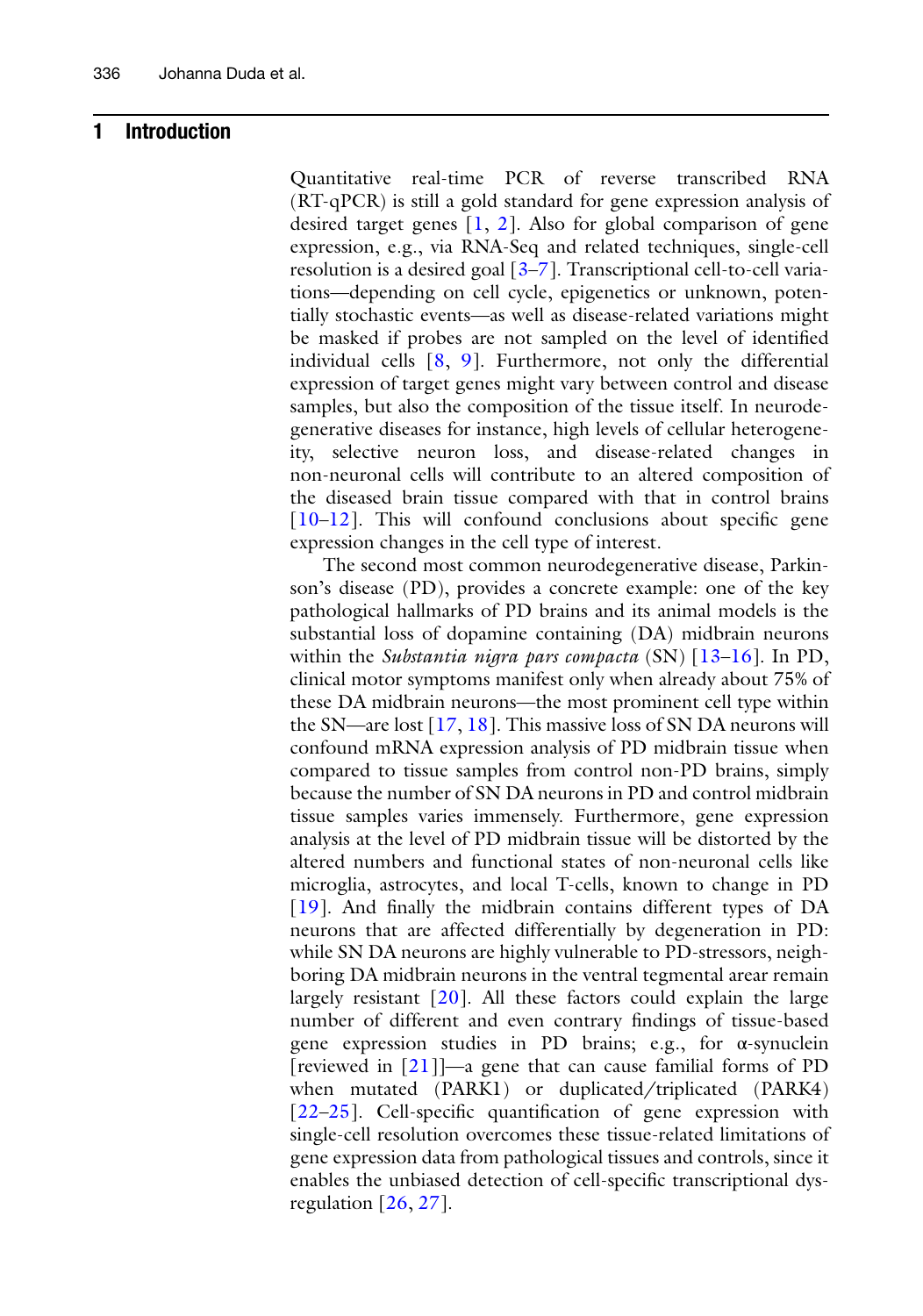Single-cell next-generation sequencing is a powerful tool to compare large numbers of single cells and to identify candidate genes, which show a dysregulated expression profile in disease conditions [[28,](#page-23-17) [29](#page-23-18)]. However the large numbers of sample cells that are necessary for robust biologically meaningful results might not always be attainable. Likewise, isolated vital neurons might not be available, especially when only *post-mortem* human tissue is accessible. Therefore, the controlled isolation of desired cells with a subsequent specific analysis of identified target genes provides an alternative robust and specific experimental approach. Contact-free UV-laser microdissection (UV-LMD) is an ideal dissection method to isolate rare cell types from fixed post-mortem tissues (Fig. [1\)](#page-3-0). In combination with reverse transcription and subsequent quantitative PCR (RT-qPCR)-based mRNA analysis of homogeneous cell pools and individual cells, provides such a candidate gene-based approach [[30–](#page-23-19)[37\]](#page-24-0). Here, we describe our most actual and detailed protocols for combining UV-LMD with RT-qPCR. We have specifically tailored and optimized these protocols to quantify and compare mRNA as well as miRNA levels in human SN DA neurons from post-mortem midbrain tissue samples of PD patients and unaffected controls, utilizing either a random primer-based reverse transcription strategy, or an oligo-dT primer-based approach, followed by qPCR (Fig. [2\)](#page-2-0). Non-optimally matched samples (e.g., distinct

<span id="page-2-0"></span>

Fig. 1 UV-laser microdissection (UV-LMD) of individual neuromelanin-positive SN DA neurons of human control (a) and Parkinson's disease, PD (b) cresylviolet-stained tissue sections. Upper row: individual neurons before (left) and after UV-LMD (right). Scale bars: 20 μm. Lower row: overview of the horizontal midbrain section containing the Substantia nigra after UV-LMD of 15 individual SN DA neurons. Please note the higher integrity of the PD tissue (presumably due to well-described reactive gliosis). Scale bars: 500 μm. Inserts: inspection of the reaction tube cap for validation of successful collection of all laser microdissected SN DA neurons. Scale bars: 400 μm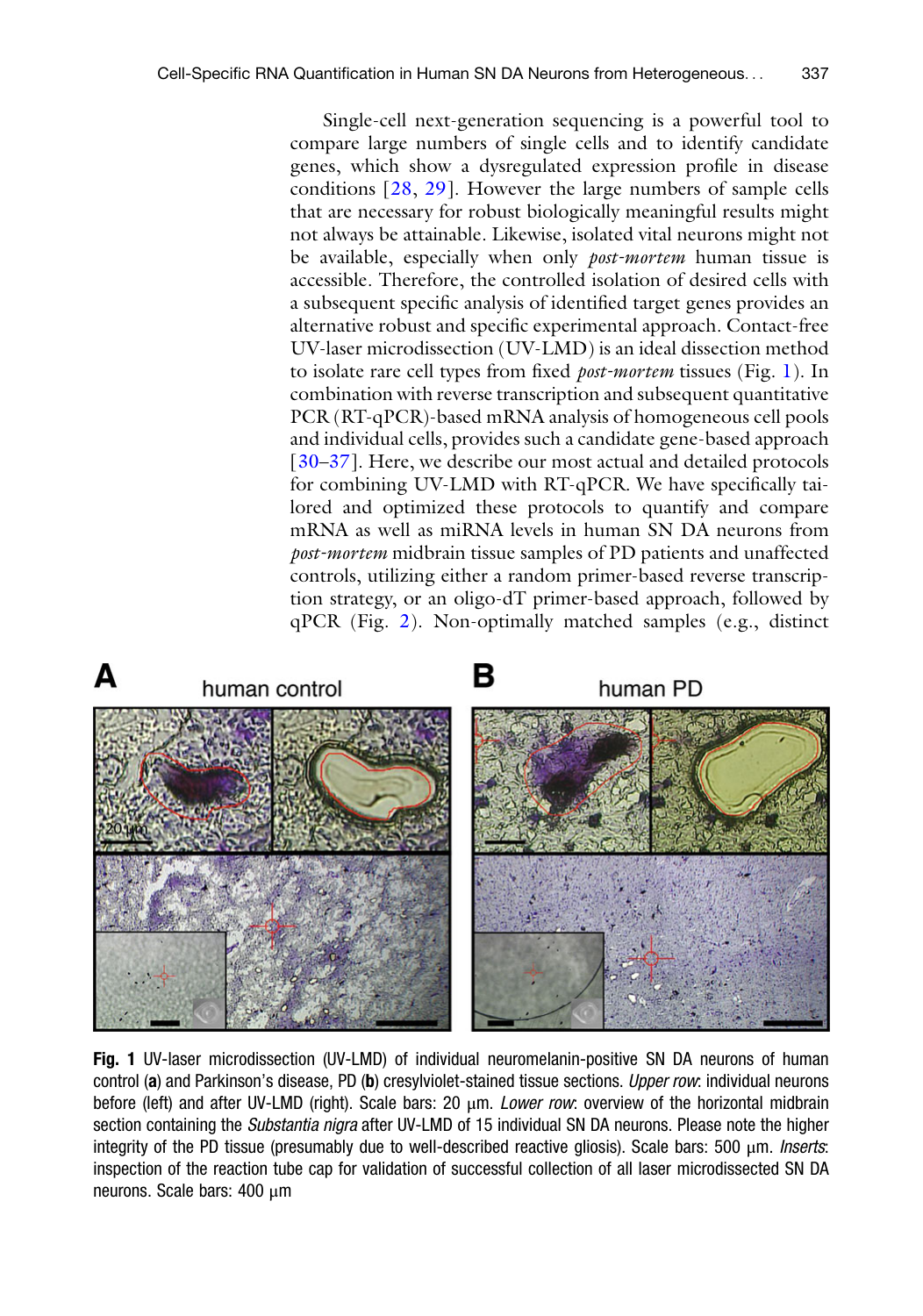<span id="page-3-0"></span>

Fig. 2 Flowchart illustrating the general experimental procedure for UV-laser microdissection (UV-LMD) and RT-qPCR-based mRNA and miRNA gene expression analysis of individual human SN DA neurons from postmortem midbrains of PD patients and controls. For details, please see the text. RIN  $=$  RNA integrity number

donor ages) and different, non-optimal RNA integrities (quantified via the RNA integrity number, RIN [[38\]](#page-24-1)) of individual human samples are a common problem for gene expression studies of human tissue samples [[39](#page-24-2)–[45](#page-24-3)]. Consequently, we have not only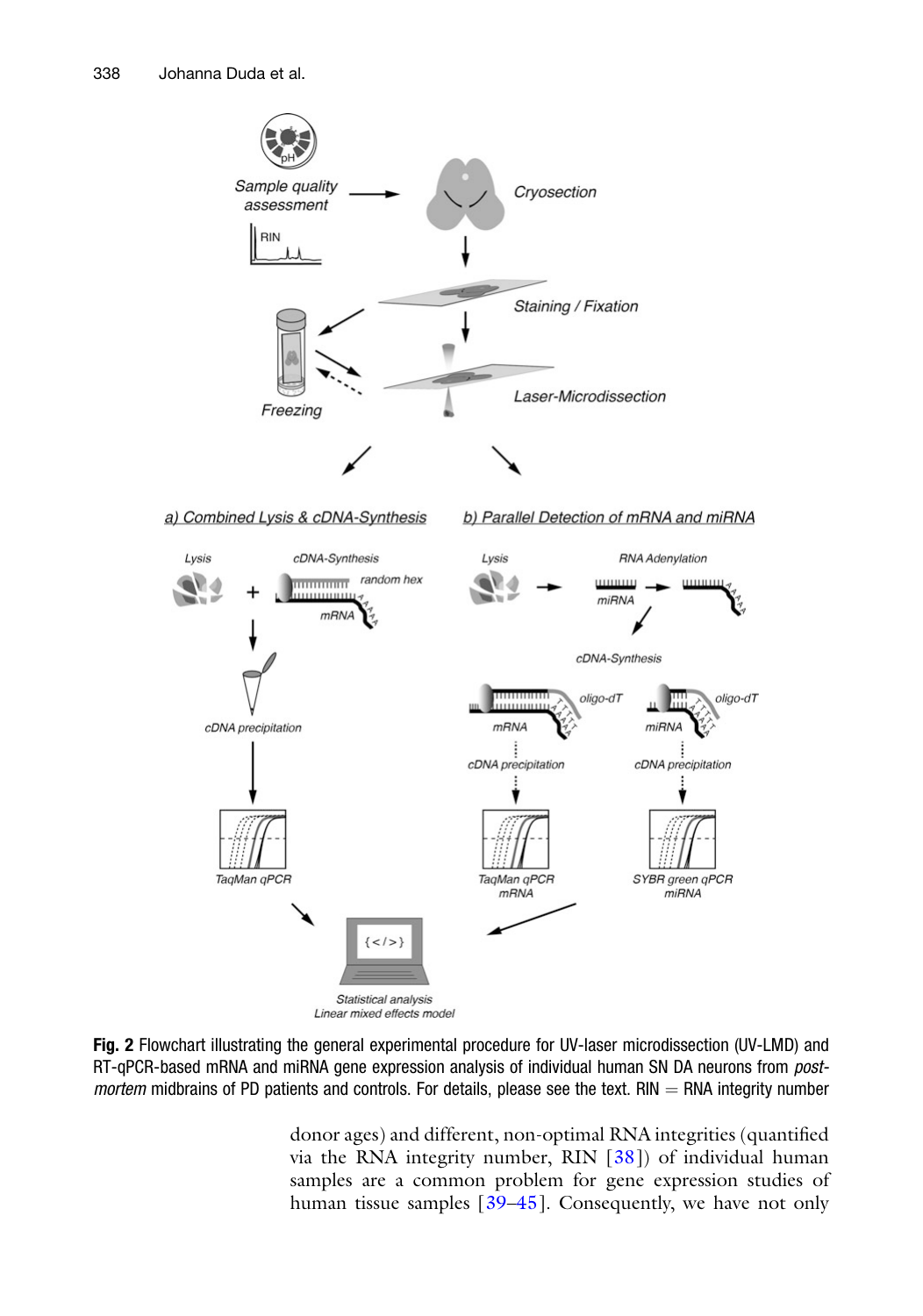refined our RT-qPCR protocols, but also our data analysis, by applying an optimized linear mixed effects model to our human SN DA neuron derived UV-LMD RT-qPCR data (Fig. [2\)](#page-2-0). This model allows dissecting linear contributions of distinct confounders on detected gene expression levels (i.e., distinct RINs of tissue samples, distinct ages of donors, distinct post-mortem intervals, PMIs). By comparing SN tissue-based and SN DA neuron-specific RT-qPCR results from human PD and control brains, we demonstrate that detected tissue-based gene expression differences most likely will not reflect the differential gene expression of SN DA neurons from PD and control brains [\[46](#page-24-4)].

With the here-detailed protocols, we identified that a variety of specific genes—coding, e.g., for ion channels, for dopamine synthesis, reuptake and packaging proteins, and for PARK gene products—display a transcriptional dysregulation in remaining human SN DA neurons from PD brains compared with those of controls [[34,](#page-24-4) [37,](#page-24-0) [46](#page-24-4)[–51](#page-24-5)]. These findings contribute to a better understanding of the SN DA neuron-specific pathophysiological process in PD. The identified cell-specific transcriptional dysregulations in human SN DA neurons in PD were not correlated with a respective downregulation of the miRNA miR-133b [[46\]](#page-24-4), as suggested by human SN tissue-based approaches [\[52\]](#page-24-6). We further illustrate that the application of our linear mixed effects algorithm allows further stratification of human SN DA neuron-derived RT-qPCR data, as it strongly suggests that differential gene expression of some genes (e.g., the vesicular monoamine transporter) VMAT2 is likely rather correlated with different ages of the individual analyzed human brains than with their disease state, while significantly lower mRNA levels of the transcription factor NURR1 in SN DA neurons from PD brains became evident after data stratification for distinct donor-ages and RIN of brain-samples (Fig. [3](#page-7-0)). In summary, we provide here our most actual step-by-step protocols for comparative single-cell gene expression profiling of human post-mortem PD and control brains, by combining UV-laser microdissection and RT-qPCR techniques that are specifically tailored for quantification of mRNA and miRNA levels in SN DA neurons from *post-mortem* human midbrains. However, most considerations and approaches are also applicable for non-candidate-gene-driven expression profiling approaches, like single-cell RNA-Seq after global RNA/cDNA amplification.

Analyzing cell-specific mRNA/miRNA levels in human postmortem PD and control brains provides a particular challenge (in contrast, e.g., to analyzing perfectly matched mouse brain cohorts), due to two inevitable reasons:

1. Inevitably, the human brain samples will not be perfectly matched. Besides age, gender, and disease state, each human individual has its own genetic background and its own specific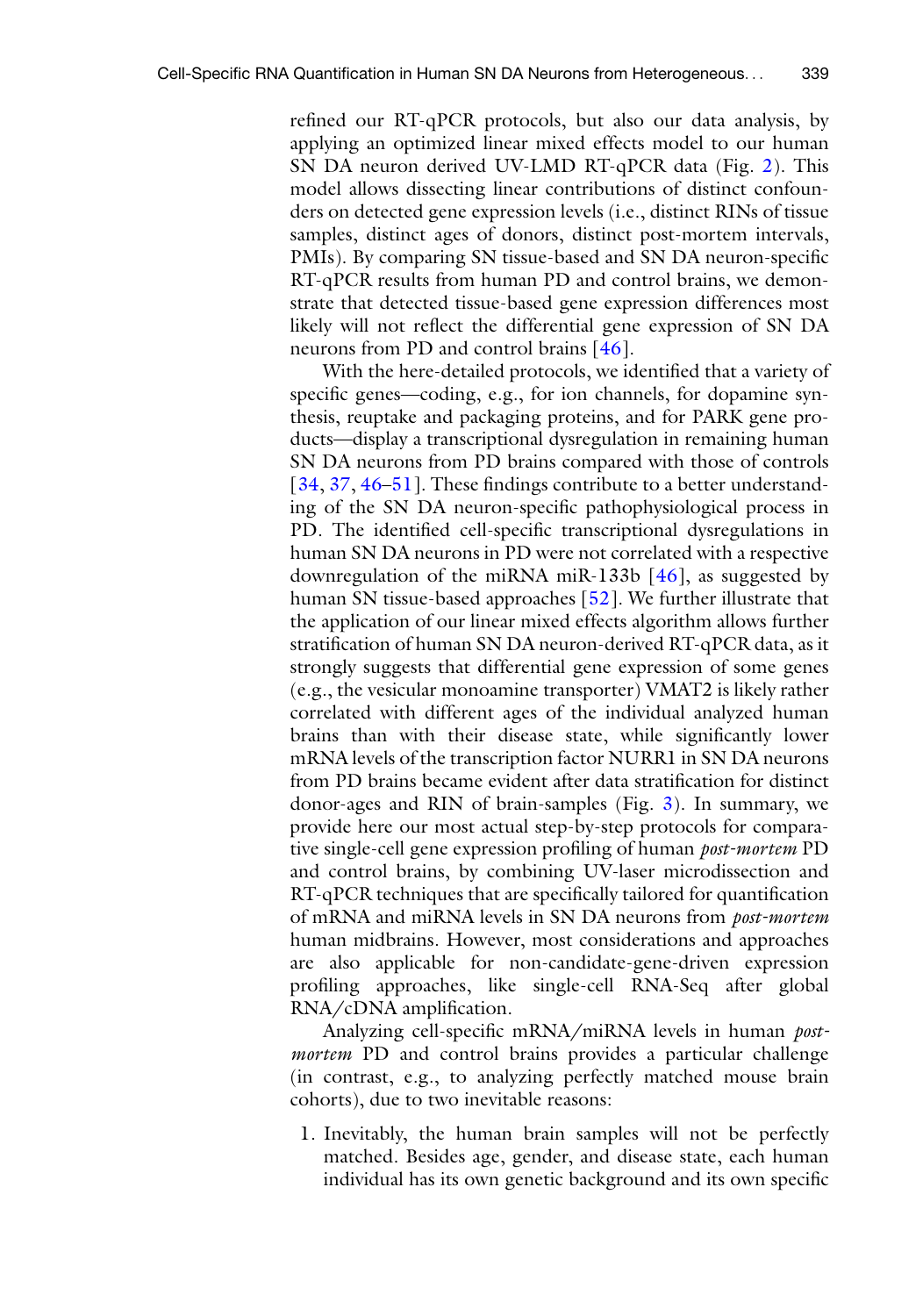<span id="page-5-0"></span>

Fig. 3 Elevated mRNA levels of dopamine release genes but not of miR-133b in SNCA-overexpressing SN DA neurons in sporadic PD. (a) Levels of miR-133b and mRNAs for genes involved in DA neuron development/ maintenance (NURR1, PITX3) and dopamine synthesis, reuptake and vesicular packaging (TH, DAT, VMAT2), determined via RT-qPCR at the level of midbrain tissue from PD brains and controls. Tissue RT-qPCR data are normalized to a geometrical mean of β-actin, ENO2 (neuron-specific enolase) and the transcription initiation factor TIF-1A, and are given normalized to control brain levels. Note significantly lower expression of miR-133b and significantly higher levels of only TH in PD SN tissue compared to controls. (b/c) RT-qPCR analysis of genes as in (a), but at the cell-specific level of individual SN DA neurons, without (b) and after (c) linear mixed effects model data analysis and adjustment of data for RIN and age effects (data are given normalized to controls). (b) Note that miR-133b levels are not altered in SN DA neurons from PD compared to controls. These results identify the miR-133b downregulation in (a) and as described in [[52](#page-24-6)] as a tissueartifact, caused rather by the loss of SN DA neurons in SN-tissue in PD. These data emphasize the importance of cell-specificity when comparing gene expression in Substantia nigra from PD and control brains, with variations in the number of SN DA target cells due to disease state. (c) Note that mathematical adjustment of cell-specific data for age and RIN effects of NURR1 expression (linear mixed effects model) suggests a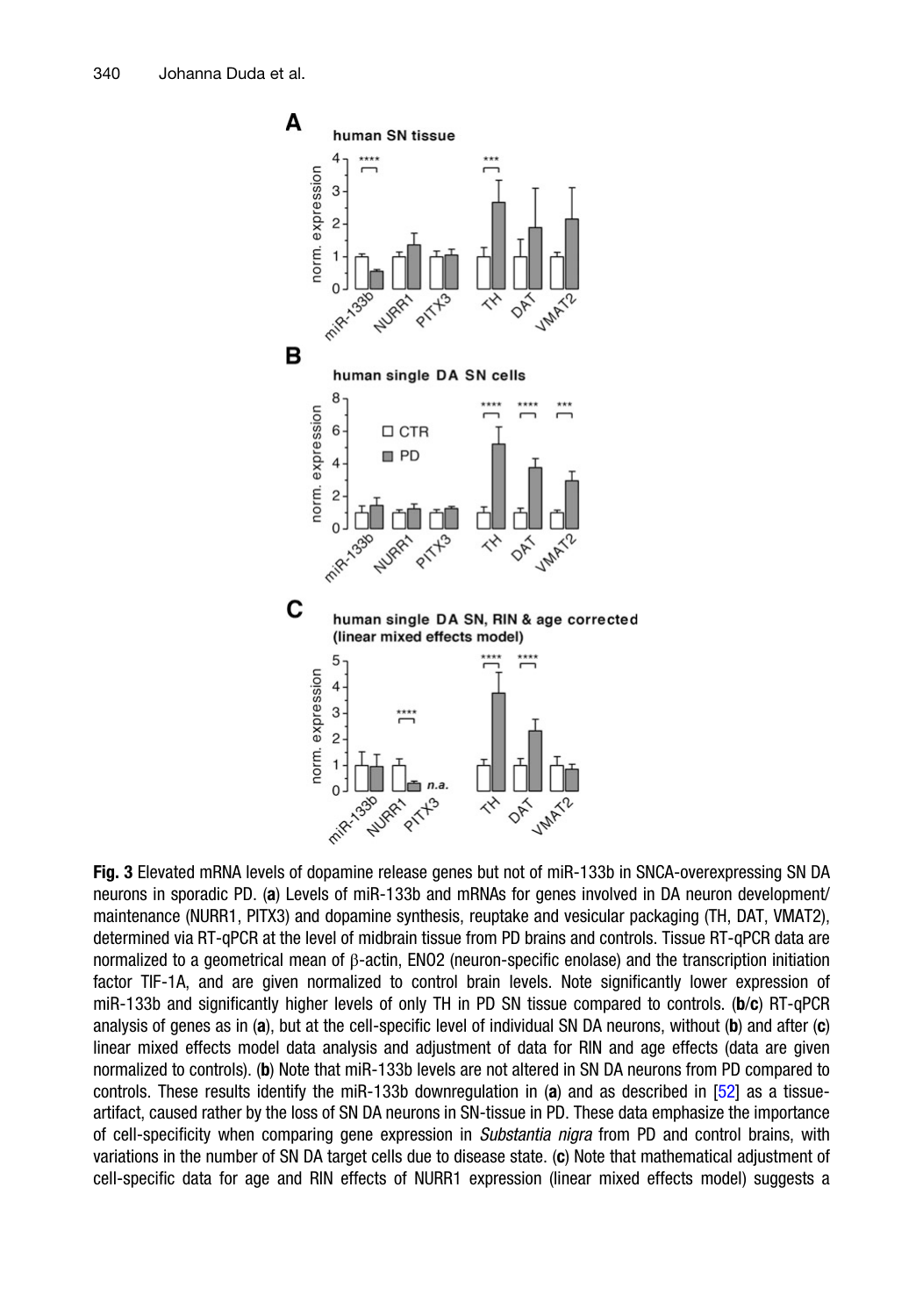life-long environmental and medical history [\[53](#page-24-7)[–55\]](#page-24-8). Even if the provided human samples might appear well matched, they will always have a higher intrinsic heterogeneity than, e.g., respective mouse cohorts.

2. Most likely, the human brain samples will display differential degrees of RNA-degradation, depending on the circumstances of death and *post-mortem* brain removal [39-[41\]](#page-24-9). In most cases, the experimenter cannot control this. It is nevertheless particularly important to avoid further degradation of RNA due to sample handling and experimental procedures.

We evolved two strategies to address these issues. First, given that our human brain samples displayed variable RIN values  $[56]$  $[56]$  $[56]$ , we empirically tested that both our utilized RT-qPCR protocols were not affected by different RNA qualities, by using differently degraded RNA as RT-qPCR templates (Fig. [4\)](#page-5-0). We utilized the same amounts of the same RNA as RT-qPCR templates, however with different RNA-integrities (RIN between 5.9 and 9.9, covering the range of RIN values of the human brain samples that were available to us). RT-qPCR analysis showed similar results for all the samples, unaffected by different RIN values for both RT-qPCR protocols (mouse LDH-2 assay). More importantly, both RT-qPCR protocols resulted in similar differential expression values for the PARK1/4-gene product  $\alpha$ -synuclein for individual human SN DA neurons between PD and control brains, either if reverse transcribed with the random hexamer protocol or with the miScript oligo-dT primer-based protocol. Note that the first set of experiments and the respective third set were carried out 3 years apart (storage and re-use of human midbrain sections at  $-80$  °C within that time). For further details  $\text{see}$  [\[46](#page-24-4)].

Second, to minimize the bias resulting from non-optimal matched tissue cohorts, we developed a model-based mathematical strategy for data analysis and stratification. After implementing a linear mixed effects model [[57](#page-25-0), [58](#page-25-1)], we dissect and subtract

◀

Fig. 3 (continued) downregulation of NURR1 mRNA in PD (masked by a model-suggested linear mRNA upregulation with age). Furthermore, the cell-specific elevated mRNA levels of VMAT2 in SN DA neurons in PD are not preserved after model adjustment for RIN and age effects, as VMAT2 mRNA levels of different brains are well represented by a linear age dependence, rather than by disease state. Note that model results were not reliable for PITX3 data, as the algorithm did not converge well, likely due to low numbers of samples with positive RT-qPCR results. These data highlight the power (and limitations) of the linear mixed effects model analysis of the RT-qPCR data, as the analyzed human PD and control samples were not perfectly age matched (compare Fig. [3a](#page-7-0)). Bar graphs represent normalized expression as mean  $\pm$  S.E.M., asterisks indicate significant differences (\*\*\*t-test, p-value  $\leq$ 0.0001; \*\*\*\* p-value  $\leq$ 0.00001); all data adapted from [\[46](#page-24-4)], for details see the text and there. CTR control (white bars), PD Parkinson's disease (grey bars), TH tyrosine hydroxylase, DAT dopamine transporter, VMAT2 vesicular monoamine transporter 2, ENO2 neuron specific enolase 2, NURR1 nuclear receptor related 1 protein, Pitx3 pituitary homeobox 3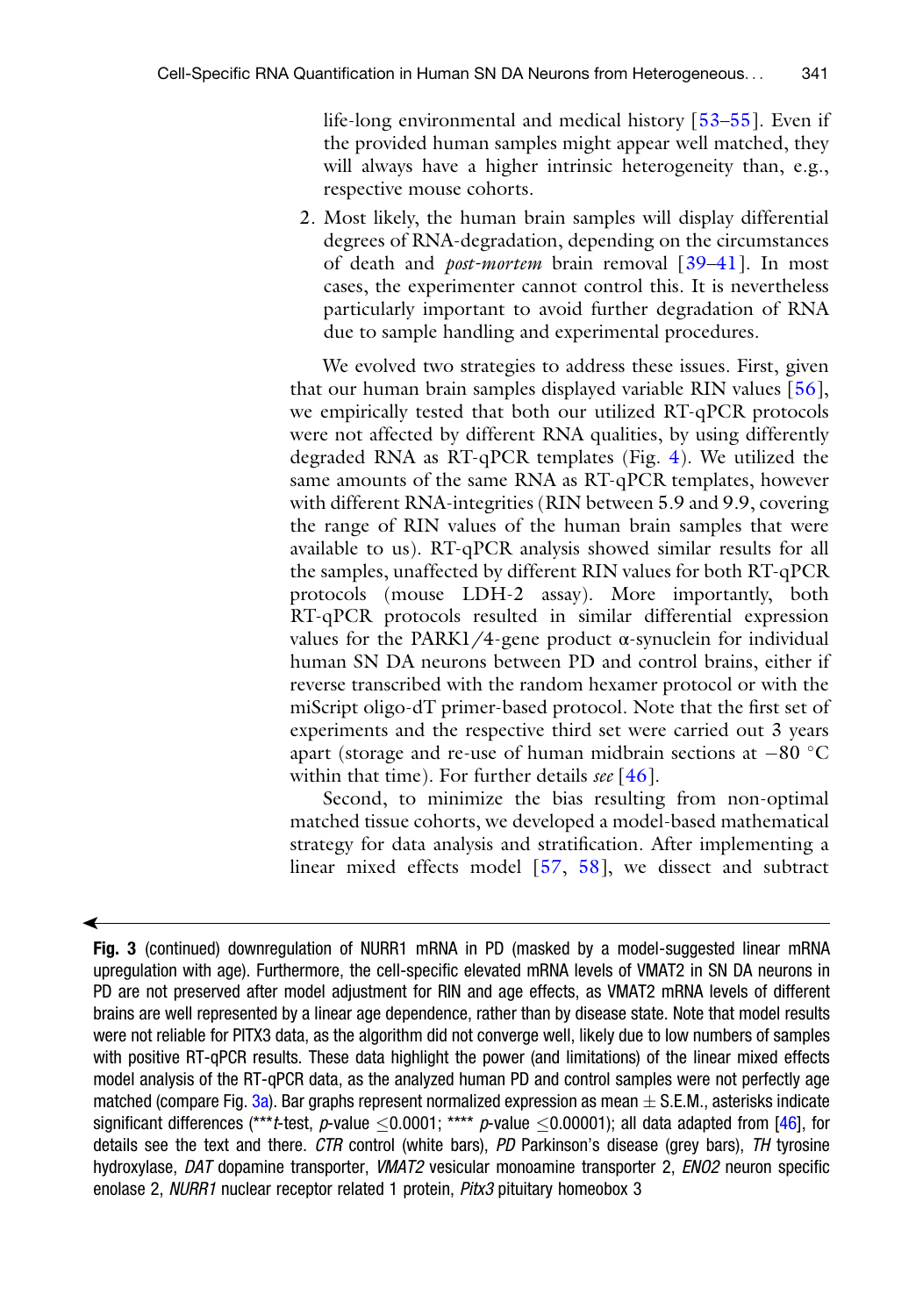<span id="page-7-0"></span>

Fig. 4 Experimental evaluation of robustness and reproducibility of two different RT-qPCR protocols for mRNA/ miRNA quantification in human SN DA neurons from *post-mortem* PD and control brains. (a, b) Sensitivity and reproducibility of two different, optimized RT-qPCR protocols (a: random hexamer primer-based protocol; b: oligo-dT primer-based miScript protocol) is independent of integrity levels of RNA used as templates for cDNA synthesis (RIN range: 9.9–5.7 of mouse cDNA, covering the RIN-spectrum of the respective human samples of this study, compare c; qPCR assay: mLdh-2). cDNA samples with different RINs were generated by thermal degradation of the same mouse midbrain tissue derived RNA for 0–72 min at 70 °C. Results of RIN 9.9 standard curves were used for the calculation of relative expression levels of mLdh-2 at different RIN values (range: 9.9–5.9). Regression lines with confidence bands show no significant dependence of gene expression levels from RIN values at all dilutions. (c) Characterization and comparison of the distinct human *post-mortem* brain samples, analyzed in this study. Partial correlations between two given parameters were controlled by the other four parameters in each calculation. Shape of ellipses and color define strength of correlation (red: positive correlation, right leaning ellipse; blue: negative correlation, left leaning ellipse). Asterisk indicates significance;  $p = 0.75$ . Note the particularly strong and significant correlation between RNA quality (given as RNA integrity number RIN) and disease state (control CTR vs. Parkinson's disease, PD), due to significant difference of RIN values between control brains (CTR,  $n = 8$ ) and PD brains ( $n = 5$ ). RIN RNA integrity number, PMI post-mortem interval, miRNA microRNA. (d) Using the oligo-dT primer-based miScript RT-qPCR protocol, similar degrees of significantly elevated alpha-synuclein (SNCA) mRNA levels were detected in remaining human SN DA neurons from PD brains compared to those of controls, as with the random hexamer based RT-qPCR protocol. Random 1 data adapted from [\[48\]](#page-24-11), random 2 as well as miScript data adapted from [[46](#page-24-4)], for details see the text and there. Bar graphs (mean  $\pm$  S.E.M.) show normalized SNCA expression levels of three individual human SN DA sample sets from control brains (random 1, miScript 5:  $n = 5$  brains; random 2:  $n = 8$ brains) and PD brains ( $n = 5$ ). Asterisks (\*\*\*) indicate significant difference (t-test, p-value  $\leq 0.0001$ )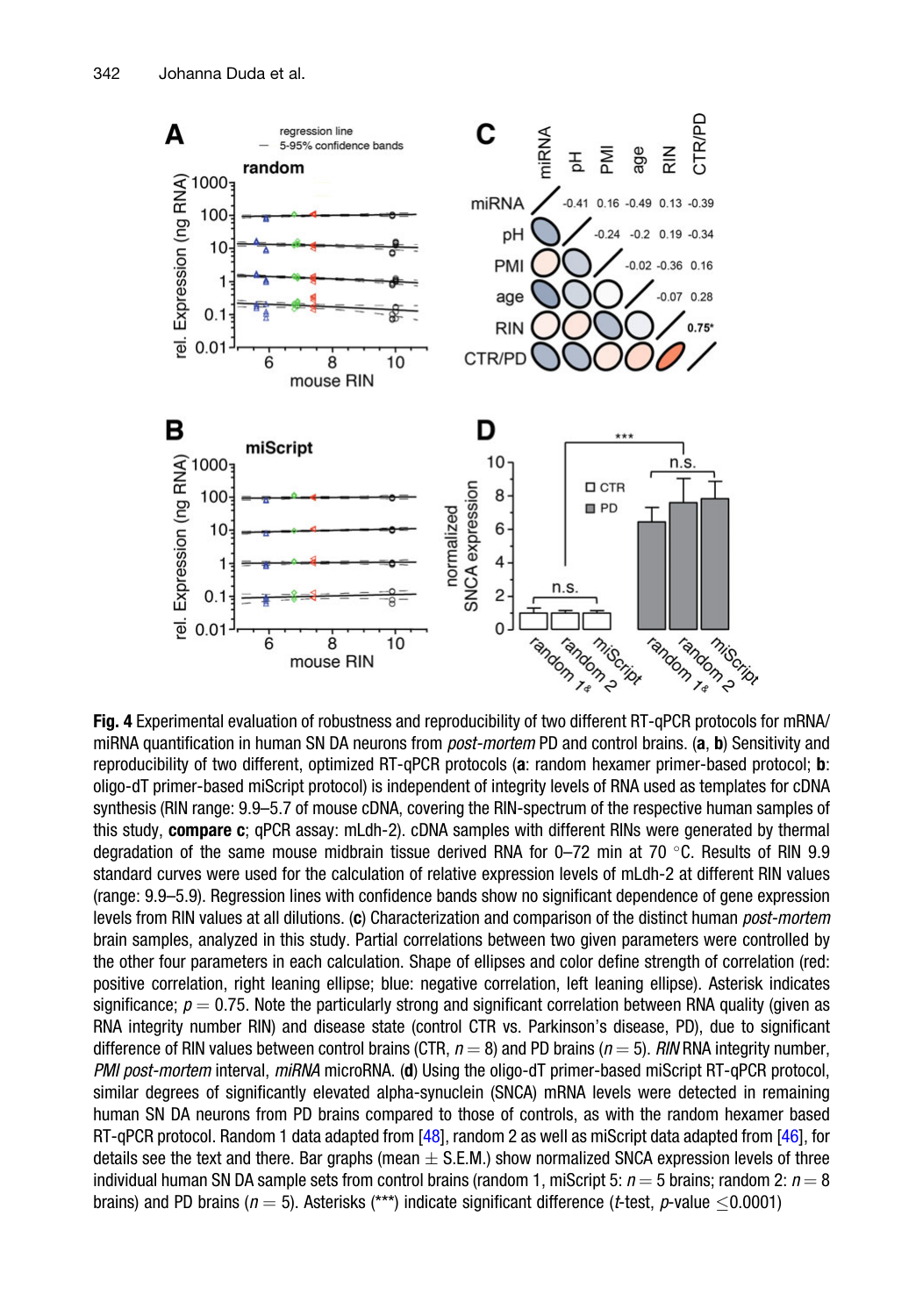possible linear influences of distinct confounders on RT-qPCR data—in our case distinct age—and RIN-values of individual brains, but the model is also applicable, e.g., to distinct post-mortem intervals (PMI) or tissue pH-values  $[46, 59]$  $[46, 59]$  $[46, 59]$  $[46, 59]$  $[46, 59]$ .

#### 2 Materials

2.1 Handling, Fixation, and Staining of Human Brain Tissue

- 1. To prevent RNase contamination, human brain tissue specimens are stored in heat-sterilized tinfoil and RNase-ExitusPlus (AppliChem) treated parafilm-sealed boxes at  $-80$  °C.
- 2. Molecular biology grade, certified RNase-free  $H_2O$  and ethanol are used. Primer/reagent solutions as well as mastermixes are prepared with RNase-free  $H_2O$  supplied by 5 PRIME.
- 3. Microtome blades (Feather, Type R35) are rinsed two times for 30 s in 75% ethanol and whipped with RNase-ExitusPlus and RNAse-free isopropanol (Sigma) (see Note 1).
- 4. Ethanol dilution series  $(2 \times 75\%, 95\%, 100\%$  absolute (Sigma) and one tube Ethanol anhydrous (Alfa Aesar, see below)) are freshly prepared with RNAse-free  $H_2O$  (Qiagen) on each experimental day and stored in 50 ml Falcon tubes at room temperature. One tube of 75% ethanol is kept at  $-20$  °C. Ethanol anhydrous stock (90% ethanol, 5% methanol, 5% isopropanol, AlfaAesar) is stored with molecular sieve (Merck, pore size: 0.3 nm, 25 g/l) to avoid rehydration.
- 5. 1% Cresyl Violet (CV) acetate staining dye (Sigma) is diluted in 100% ethanol (Sigma), stored in a tinfoil covered and parafilm sealed Falcon tube, and incubated for at least 1 week before use, as CV dissolves non-optimal in ethanol.
- 6. A RNase-free drying box with Silica gel with moisture indicator (Merck) is used.
- 7. pH values of human *post-mortem* midbrain tissue samples are analyzed with a pH Optica micro system and a pH MicroTip Fiber Optic sensor, 140 μm OD (both WPI).
- 8. RNA integrity number (RIN) analysis, a measure for RNA degradation [\[56](#page-24-10)], is performed with the Agilent 2100 Bioanalyzer system. For mRNA integrity analysis the Agilent RNA 6000 Nano Chip Kit, and for analysis of small RNA amounts and % miRNAs the Agilent Small RNA Chip-Kit are used.
- 2.2 UV-Laser Microdissection 1. A contact-free UV-laser microdissection (UV-LMD) microscope is needed (this protocol was successfully tested with both, the Zeiss PALM UV-LMD setup and the Leica UV-LMD6000 and UV-LMD7000 setups; currently we only use the UV-LMD7000). Heat-sterilization  $(180 °C, 2 h)$  of all UV-LMD microscope parts that are in contact with the tissue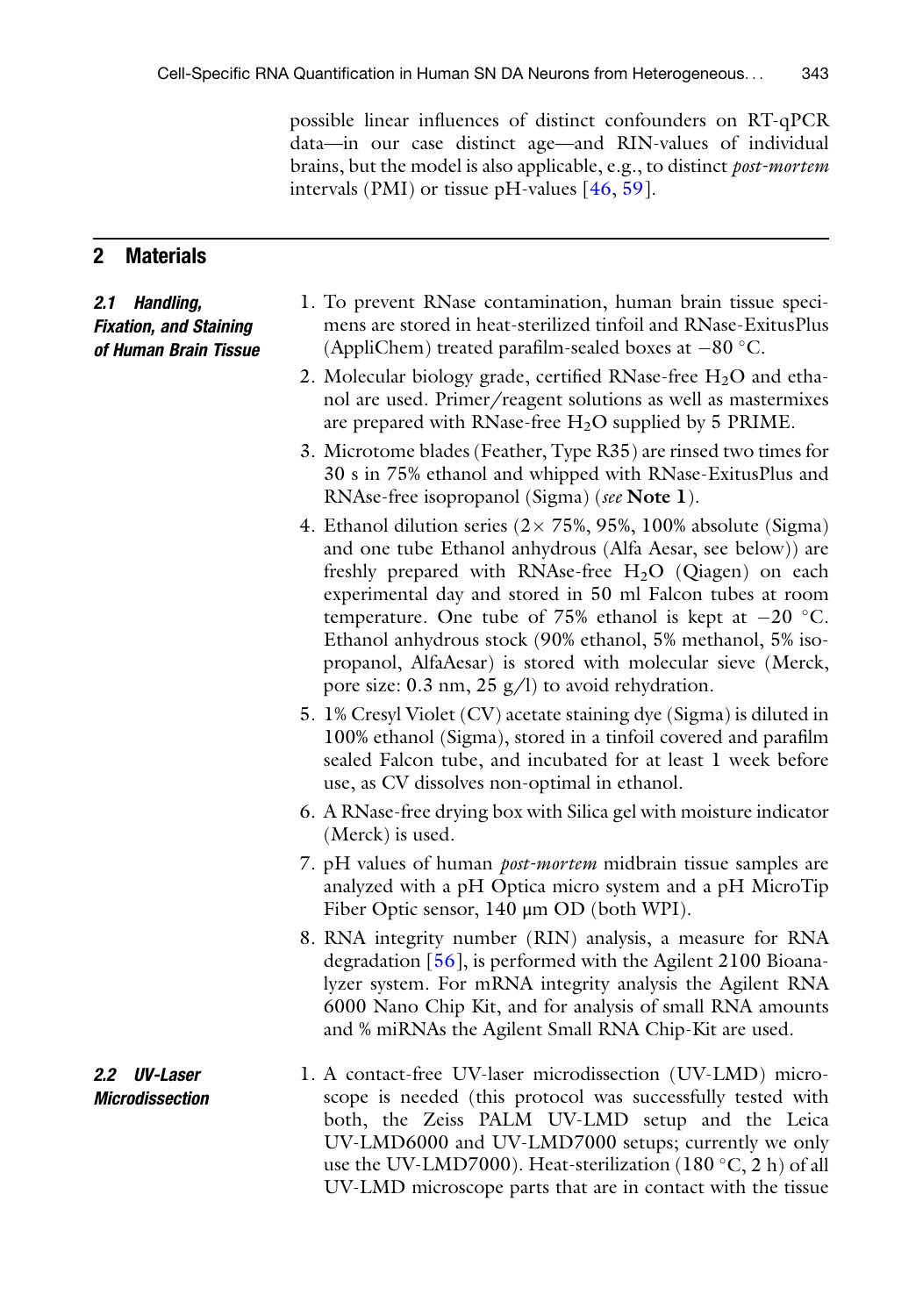slides (i.e., slide holder) or reaction tubes (i.e., cap/tube holder, forceps) prevents RNase contamination (see Note 1).

- 2. PEN-membrane slides (MicroDissect, 2.0 μm) for mounting of tissue sections and laser microdissection are treated with UV-C light for 20 min.
- 3. RNase-free thin-walled 0.5 ml PCR reaction tubes with flat cap (Axygen PCR thin-wall, clear, 0.5 ml) are UV-C treated with an open cap for 45 min, before using them for cell collection, combined cell lysis and cDNA synthesis, and cDNA precipitation.
- 1. Cell lysis and cDNA synthesis are performed in the same buffer  $(Cap-Mix)$  containing 0.5% NP-40 (Roche, light sensitive, stored as 10% stock in aliquots in the dark at  $+4$  °C), 5 U SUPERase-In (Thermo Fisher Scientific, stored in aliquots at  $-20$  °C), 0.5 mM dNTPs (GE Healthcare, stored as 20 mM stock at  $-20$  °C), 5  $\mu$ M random hexamer primers (Roche, stored as 1 mM stock aliquots at  $-20\degree C$ ), 500 ng poly-inosine (Sigma, stored as 1  $\mu$ g/ $\mu$ l stock at -20 °C), 2 mM Tris-HCl pH 7.4 (Sigma,  $100 \text{ mM}$  stock stored at  $-20 \degree \text{C}$ ),  $10 \text{ mM}$  DTT (Thermo Fisher Scientific, stored as  $100 \text{ mM}$  stock at  $-20 \text{ }^{\circ}\text{C}$ ) in  $1 \times$  first-strand buffer (Thermo Fisher Scientific,  $5 \times$  stock: 250 mM Tris-HCl, 375 mM KCl, 15 mM  $MgCl<sub>2</sub>$ , pH 8.3, stored in aliquots at  $-20$  °C) at a final volume of 4.7  $\mu$ l per reaction.
- 2. Cap-Mix sufficient for the number of samples that are collected (plus positive and negative controls) is freshly prepared on each experimental day (see Note 2) and stored on ice in a lightprotected, RNase-free 0.5 ml single sealed reaction tube (Eppendorf biopure, tube shaft and lid covered with tube labels). All the components are carefully added, mixed by finger flipping and quickly centrifuged. SUPERase-In is added directly from  $-20$  °C to the reaction mix. Poly-inosine, NP-40, and SUPERase-In are viscous and special care has to be taken during pipetting to avoid air bubbles or volume errors. If bubbles have formed, the mix is centrifuged briefly until all bubbles disappear (see Notes 3 and 4).
- 3. 60 U ( $=0.3$   $\mu$ ) SuperScript II Reverse Transcriptase (Thermo Fisher Scientific, stored in aliquots at  $-20\degree C$ ) are added to each reaction after lysis (see Subheading [3.3](#page-13-0)). The enzyme aliquots are stored in a benchtop freezer (Techne) at  $-20$  °C during the experiment to avoid "freeze-thaw-cycles."

#### 2.3 Cell-Lysis and Reverse **Transcription**

2.3.1 Preparation of Cap-Mix for Combined Cell Lysis and cDNA Synthesis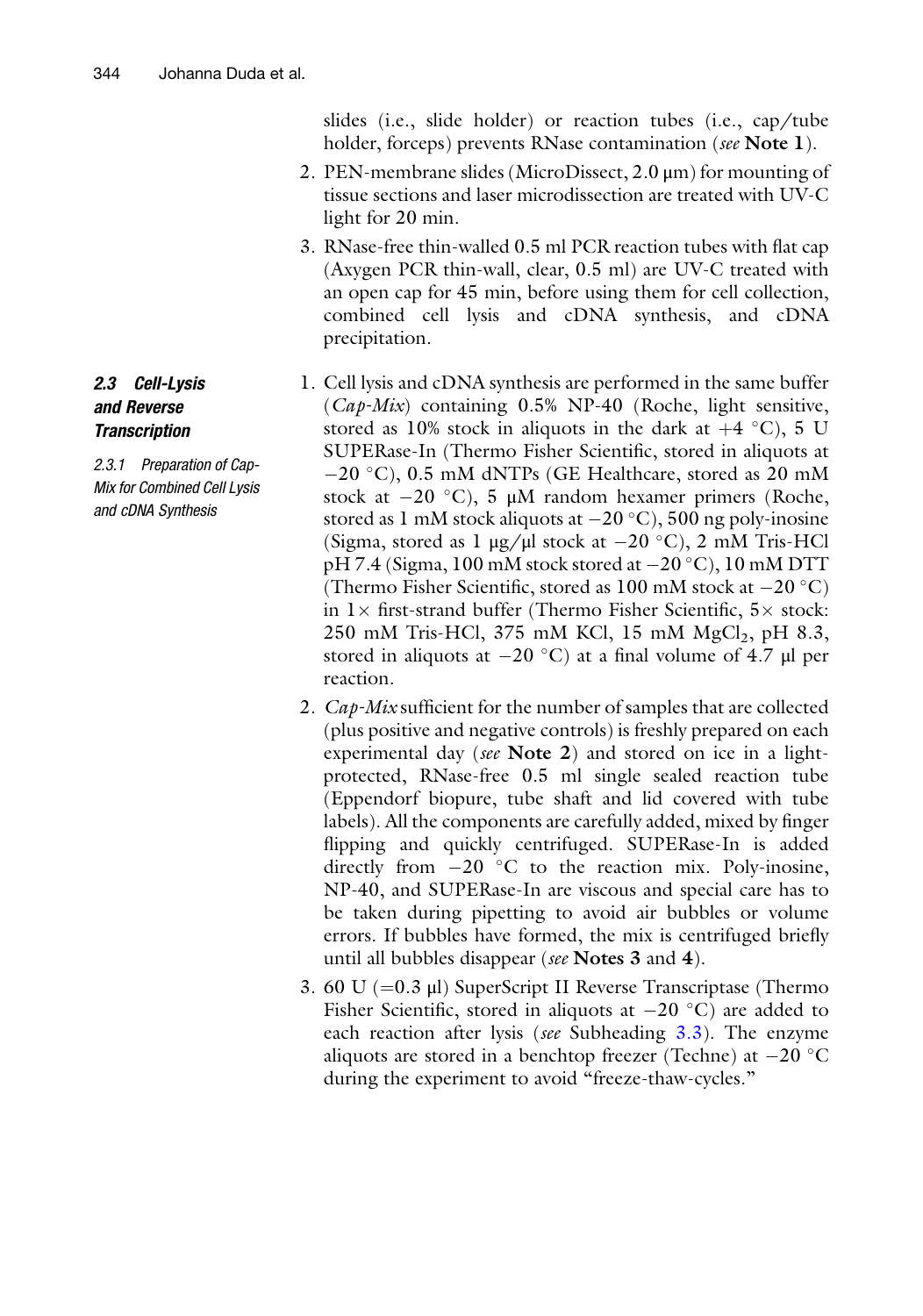2.3.2 Preparation of Lysis Mix and miScript Buffer Mix for Cell Lysis with Subsequent miScript Reverse Transcription

2.4 cDNA Precipitation

- 1. Cell lysis is performed in the *miRNA lysis mix* containing 0.5% NP-40 (Roche, light sensitive, stored as 10% stock in aliquots in the dark at  $+4 \degree C$ ; final concentration after reverse transcription 0.25%), 10 U SUPERase-In (Thermo Fisher Scientific, stored in aliquots at  $-20$  °C), 500 ng poly-inosine (Sigma, stored as 1  $\mu$ g/ $\mu$ l stock at  $-20$  °C) at a final volume of 5  $\mu$ l per reaction.
- 2. miRNA lysis mix sufficient for the number of samples that are collected (plus positive and negative controls) is freshly prepared on each experimental day as described above.
- 3. Parallel reverse transcription of mRNA and miRNA is performed by adding 4.5 μl of the *miScript buffer mix* (2 μl  $5 \times$ miScript RT buffer, miScript Reverse Transcription Kit, Qiagen, and  $2.5$  µl RNase-free H<sub>2</sub>O (5 PRIME)) and by the addition of 0.5 μl miScript RT mix (containing polyadenylase and reverse transcriptase, miScript Reverse Transcription Kit, Qiagen) in a final volume of 10 μl per reaction.

Depending on the subsequent processing of the cDNA, a purification step via ethanol precipitation is recommended [\[60](#page-25-3)].

- 1. cDNA precipitation should be performed in a reaction tube, which is suited for longer high-speed centrifugation. As cDNA precipitation of UV-LMD samples should best be performed in the same tube after reverse transcription, employing a reaction tube that is tested and established for both, UV-LMD and cDNA precipitation is strongly recommended.
- 2. cDNA precipitation is performed with precipitation-mix containing 1 μg glycogen (stored as 1 μg/μl stock-solution at -20°C, Thermo Fisher Scientific), 350 ng PolydC (stored as l μg/μl stock-solution at  $-20^{\circ}$ C, Midland) and  $1/10$  volume sodium acetate (NaAc, i.e., 1.2 μl of 3 M stock-solution, pH 5.5, stored at room temperature, Thermo Fisher Scientific) added to 4.8 μl  $H_2O$  (5 PRIME) in a total volume of 7.3 μl.
- 3. cDNA *precipitation mix*, sufficient for the number of samples, plus positive and negative controls is freshly prepared on each experimental day. All the components are carefully added, mixed by vortexing, and quickly centrifuged. As precipitation control, serial cDNA dilutions for generation of a qPCR standard curve are precipitated and analyzed in respect to the respective non-precipitated cDNA standard curve.
- 4. Certified RNase-free ethanol is used for cDNA precipitation.
- <span id="page-10-0"></span>2.5 Quantitative Real-Time PCR 1. cDNA for the generation of standard curves (serial dilutions over four magnitudes, e.g., 30–0.03 ng) to assess assay performance is needed, e.g., human tissue SN cDNA  $(1 \mu g/\mu l,$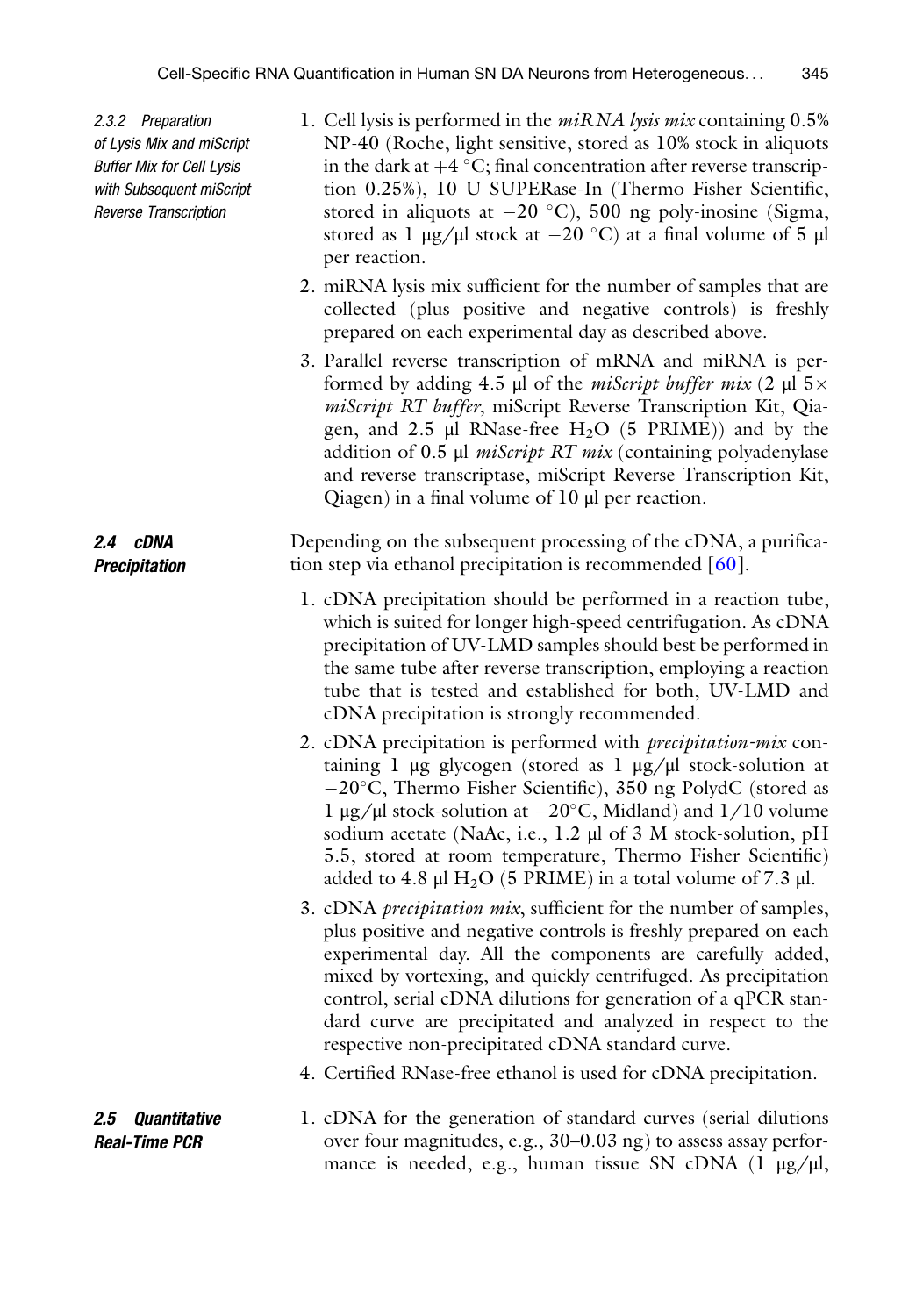<span id="page-11-0"></span>

|                                                                              | derived from Human Brain, Substantia Nigra Total RNA,<br>Clontech/TaKaRa).                                                                                                                                                    |
|------------------------------------------------------------------------------|-------------------------------------------------------------------------------------------------------------------------------------------------------------------------------------------------------------------------------|
|                                                                              | 2. A GeneAmp 7900HT real-time qPCR system (Applied Biosys-<br>tems) or comparable instrument and 96-well PCR plates<br>(Thermo Fisher Scientific) with optical adhesive film covers<br>(Thermo Fisher Scientific) are needed. |
| 2.5.1<br>TaqMan PCR<br><b>Reaction Contents</b>                              | 1. $2 \times$ QuantiTect Probe qPCR Master Mix (Qiagen).                                                                                                                                                                      |
|                                                                              | 2. $20 \times$ TaqMan PrimerProbe Assay (Life Technologies, for<br>details see Notes 5 and 10).                                                                                                                               |
| 2.5.2 SYBRgreen PCR<br><b>Reaction Contents (for</b><br>miRNA Amplification) | 1. 2× QuantiTect SBYR Green PCR Master Mix (Qiagen).                                                                                                                                                                          |
|                                                                              | 2. $10\times$ miScript Universal Primer (sequence: company proper-<br>ties, Qiagen).                                                                                                                                          |
|                                                                              | 3. $10\times$ miScript Assay (in $1\times$ Tris-EDTA, pH 8, Qiagen, see<br>Note $10$ ).                                                                                                                                       |
| <i><b>2.6 Linear Mixed</b></i><br>Effects Model                              | 1. R project software for statistical computing (R-Development-<br>Core-Team, 2012), Version 2.15.1 or later.                                                                                                                 |
|                                                                              | 2. R-package ASReml-R (VTN International Ltd., Hemel Hemp-<br>stead, UK).                                                                                                                                                     |

#### 3 Methods

To guarantee successful UV-LMD and subsequent gene expression analysis of small cell pools and individual cells, it is essential to work in a strictly RNase-free regime. For details on RNase-free working conditions, see Note 1. The protocol described below was used to quantify mRNA/miRNA levels in neuromelanin-positive SN DA neurons from human *post-mortem* midbrain tissue blocks, provided by the German BrainBank. An overview of the experimental procedures is illustrated in Fig. [1](#page-3-0).

derived from Human Brain, Substantia Nigra Total RNA,

3.1 Storage, Cryosectioning, and Staining of Human Brain Tissue

1. On the experimental day, human brain tissue is transferred (on dry ice) from  $-80$  °C to the quick-freeze panel of a precooled cryostat  $(-35 \degree C)$  and glued with tissue freezing medium (Leica) on a specimen holder (see **Note 6**). After an equilibration period of 20 min at  $-35\,^{\circ}\text{C}$ , the cryostat is set to the cutting temperature (for our specimens  $-19$  °C), and additionally equilibrated for 45 min, before 12 μm horizontal midbrain sections including the SN are cut. Chippings from the trimming procedure are collected for RNA quality and tissue pH analysis (see Fig. [1](#page-3-0) and Note 7).

2. The brain sections are mounted on UV-C treated PEN-membrane slides and allowed to thaw briefly. Once thawed, the slide is transferred to the Falcon tube with 75% ethanol at  $-20$  °C and fixed for 2 min.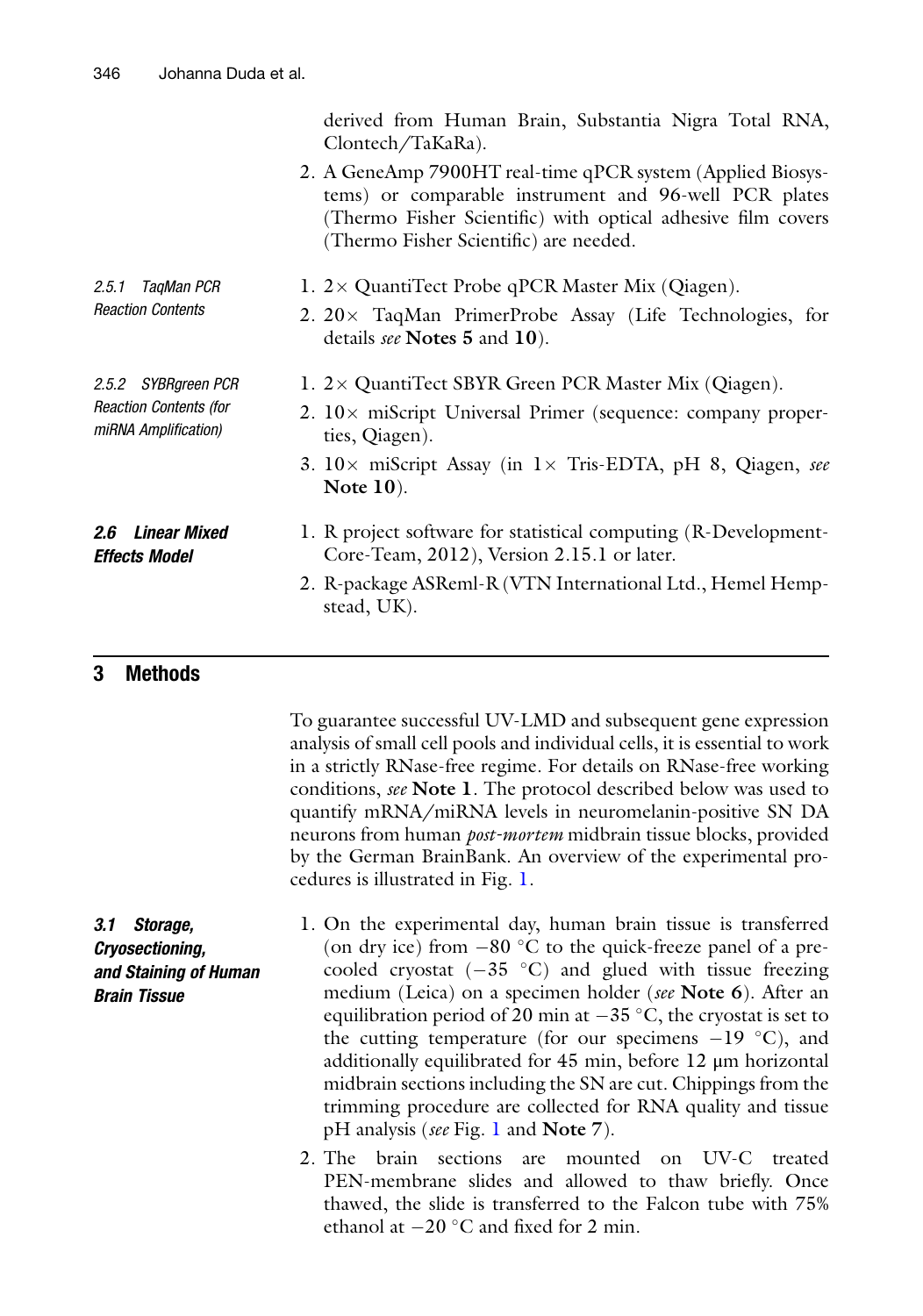- 3. The slide is removed with a sterile forceps, and 0.25 ml 1% cresyl violet staining solution is applied directly on the slide via a sterile filter syringe (0.1 μm; Whatman), incubated for 1 min, then dipped briefly in 75%, 95% and 100% ethanol absolute and finally incubated for 1 min in ethanol anhydrous.
- 4. The fixed and stained slides, each containing several brain sections, are stored in a drying chamber containing silica gel for at least 45 min before UV-LMD.
- 5. Alternatively, after drying, the slides are long-term stored at -80 °C in storage jars, containing silica gel (see Fig. [1](#page-3-0) and Note 8).
- 6. For human brain pH value analysis, tissue chippings (see Note  $7$ ) are homogenized in 4 °C cold  $H_2O$  (10 µl per mg tissue) with a sterile 1 ml syringe and a 21-gauge needle. The MicroTip fiber optic pH sensor is calibrated at  $4^{\circ}$ C. Measurements are performed on ice or room temperature.
- 7. RIN values as well as amounts of small RNAs and % of miRNA are determined from RNA, isolated from human brain tissue chippings (see Fig. [1](#page-3-0) and Note 7) via the RNeasy MINI kit (Qiagen), eluted in an volume of 30  $\mu$ l H<sub>2</sub>O (5 PRIME). 1.5  $\mu$ l of eluted RNA is mixed with 5 μl of fluorescence marker and run on an Agilent RNA 6000 Nano Chip or the Agilent Small RNA Chip, respectively.
- 1. All workspaces are cleaned to ensure RNase-free working conditions (see Note 1).
- 2. Slides with tissue sections are placed on the sterile slide holder and transferred to the UV-LMD microscope. Tissue quality and staining are inspected under low and high magnifications, and only sections that allow clear identification of individual cells are further processed (see Fig. [2\)](#page-2-0). For the identification of individual human SN DA neurons, their brown-black neuromelanin content is very helpful.
- 3. Laser-settings need to be optimized for each individual section.
- 4. After the brain region of interest is identified (in our case SN), an UV-C treated thin-walled PCR reaction tube is placed in the cap holder and transferred to the microscope. The reaction tube cap is inspected with the *cap-control* function to exclude rarely occurring contaminations with dust particles. Individual SN DA neurons are cut and harvested into the cap of the reaction tube. It is highly recommended to visually control that all laser microdissected neurons were successfully harvested (cap-control function, see Fig. [2\)](#page-2-0).

3.2 UV-Laser Microdissection of Individual Neurons from Human Brain **Samples**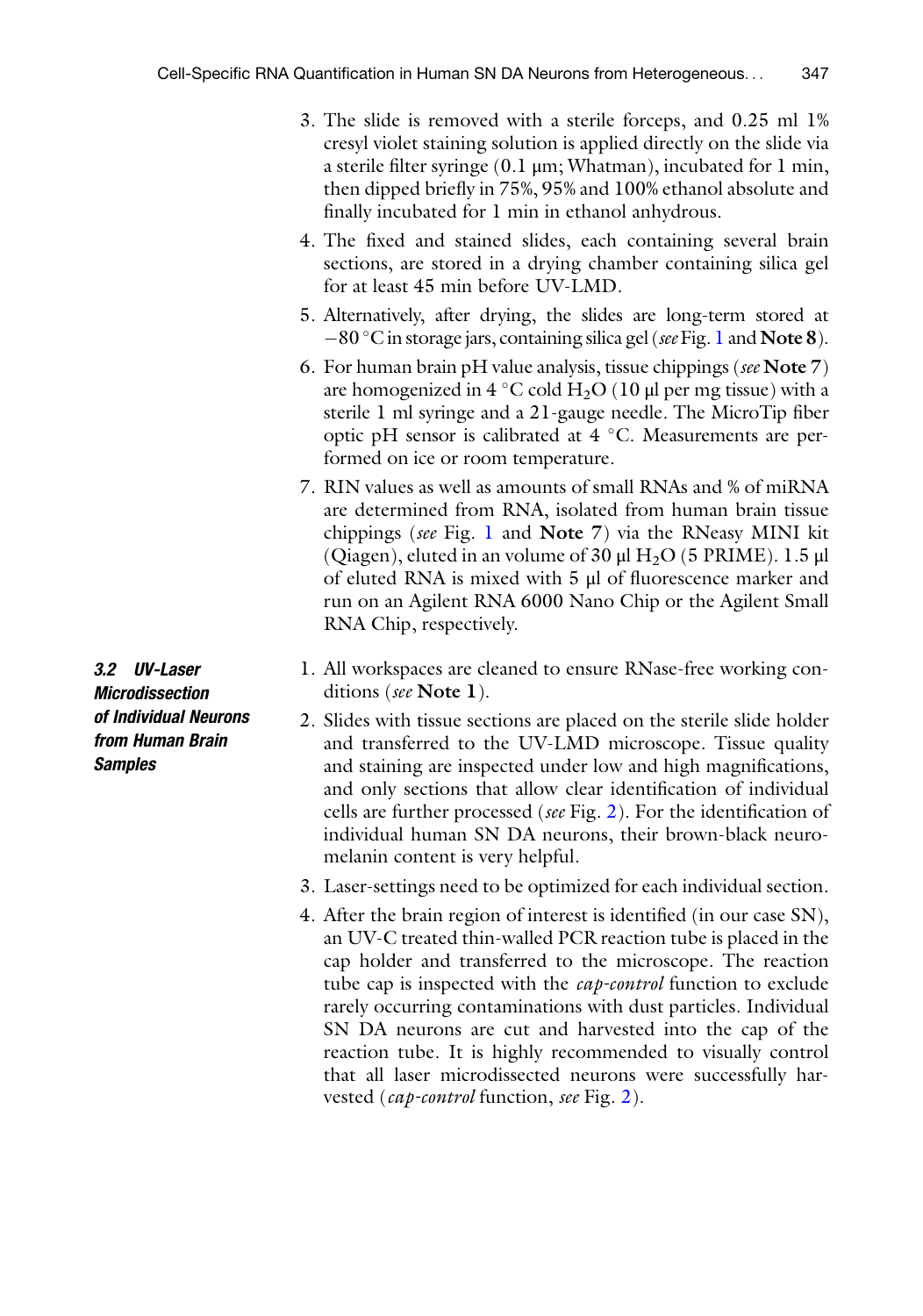<span id="page-13-0"></span>3.3 Lysis and cDNA Synthesis of Individual Laser Microdissected Neurons from Human Brain Samples with Random Hexamer Primers

For each set of single-cell experiments, suitable positive controls (e.g., cDNA; derived from commercially obtained human SN tissue RNA, see Subheading [2.5.1](#page-11-0)) and negative controls (no UV-LMD harvested cells in cap) are processed in parallel.

- 1. If the *cap-control* is positive, the cap holder is removed and 4.7 μl Cap-Mix are added to the cap immediately. Any direct contact between the cap and the pipette tip must be avoided.
- 2. The reaction tube is carefully removed from the cap holder and the tube is closed upside down to ensure that the  $Cap$ -Mix remains in the cap.
- 3. The reaction tube is placed upside down on the cap in a preheated  $(72 \text{ °C})$  thermoblock (ThermoStat, Eppendorf) and incubated for 2 min for cell lysis (see Note 9).
- 4. Afterwards the tube is transferred onto an ice-cold metal block, upside-down, and allowed to cool for 5 s.
- 5. The *Cap-Mix* is then spun down at  $11,200 \times g$  with a benchtop centrifuge (MiniSpin plus, Eppendorf) for 1 min at room temperature and transferred onto an ice-cold metal block to cool down for 1 min.
- 6. 0.3 μl SuperScript II are added directly to the  $Cap-Mix$  in the bottom of the tube.
- 7. The tube is transferred to a preheated  $(38 \text{ °C})$  thermomixer (Eppendorf, 350 rpm for 10 s every 10 min) and random hexamer-based cDNA synthesis is carried out overnight. For overnight incubation, after 2 h at 38  $\degree$ C, all the samples are spun down briefly, and are transferred to a preheated thermobox (ThermoStat, Eppendorf) for final overnight cDNA synthesis (39 $^{\circ}$ C). After cDNA synthesis, the samples are stored at  $-20$  °C until further processing.
- 1. If the cap-control is positive, the cap holder is removed and 5 μl  $miRNA$  lysis Mix is added to the cap immediately. Any direct contact between the cap and the pipette tip must be avoided.
- 2. The reaction tube is carefully removed from the cap holder and the tube is closed upside down to ensure that the  $miRNA$  lysis Mix remains in the cap.
- 3. The reaction tube is placed upside down on the cap in a preheated  $(72 \text{ °C})$  thermobox (ThermoStat, Eppendorf), and incubated for 2 min for cell lysis (see Note 9).
- 4. Afterwards the tube is transferred onto an ice-cold metal block, upside-down, and allowed to cool for 1 min.
- 5. The *miRNA lysis Mix* is then spun down at  $11,200 \times g$  with a benchtop centrifuge (MiniSpin plus, Eppendorf) for 1 min at room temperature.

<span id="page-13-1"></span>3.4 Combined Lysis and cDNA Synthesis with Oligo-dT-Primers (miScript)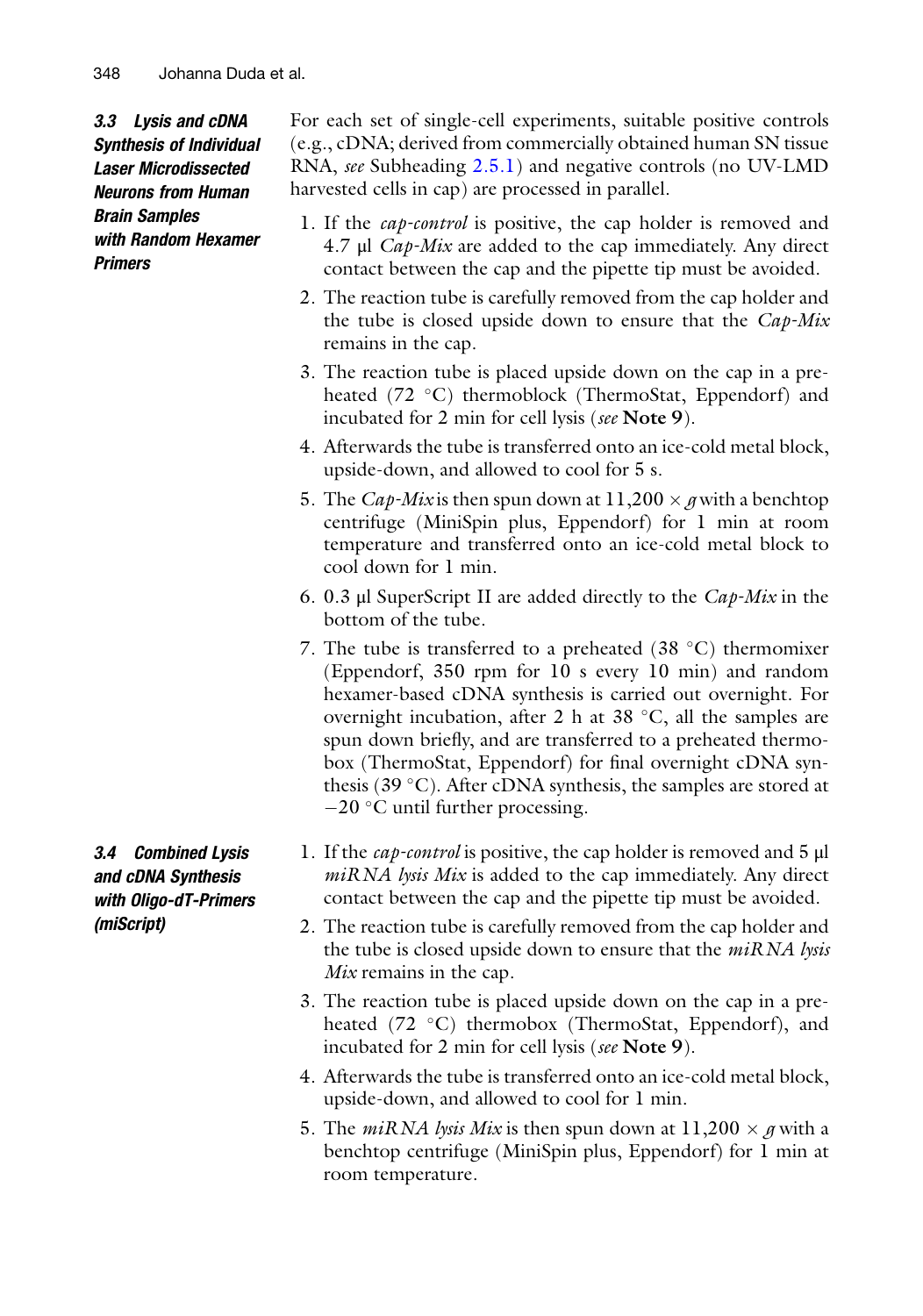- 6. 4.5 μl miScript buffer mix and 0.5 μl miScript RT mix are added directly to the  $m$ *iRNA lysis Mix* in the bottom of the tube after spinning.
- 7. The tube is transferred to a preheated  $(38 \text{ °C})$  thermomixer (Eppendorf, 350 rpm for 10 s every 10 min) and polyadenylation and cDNA synthesis are carried out for at least 2 h or overnight. After cDNA synthesis, the samples are stored at  $-20$  °C until further processing.
- 1. 7.3 μl of the precipitation-mix are added directly to each 5 μl cDNA reaction into the cDNA reaction tube. The samples are vortexed thoroughly and briefly centrifuged.
- 2. About 3 volumes of 100% ethanol (40 μl, Applichem) are added. The samples are vortexed thoroughly and briefly centrifuged.
- 3. The samples are precipitated overnight at  $-20$  °C.
- 4. Reaction tubes are centrifuged at  $0^{\circ}$ C at 16,100 rcf for 2 h.
- 5. The supernatant of each sample is discarded via pipetting. Physical contact with the cDNA pellet is carefully avoided.
- 6. 100 μl of 80% ethanol (Applichem) are added (pellet should not be resuspended or vortexed), the samples are centrifuged for 15 min at  $0^{\circ}$ C and the supernatant is again carefully discarded via pipetting.
- 7. cDNA pellets are dried in opened reaction tubes at  $45 \degree C$  for 10 min in a ThermoMixer (Eppendorf).
- 8. The desired volume of  $H_2O$  (5 PRIME) is added. Contact of the cDNA pellet with the pipet tip is avoided. Tubes are closed, shortly centrifuged and incubated for 2 h at 45  $^{\circ}$ C in a ThermoMixer (Eppendorf) with interval shaking (550 rpm for 10 s every 10 min) to dissolve cDNA pellets. Samples are spun down at least each 40 min (three times).
- 1. The following procedures are carried out in a UV-C treated sterile workbench.
- 2. Best, precipitated cDNA is used (see Subheading [3.4\)](#page-13-1). If cDNA is NOT precipitated, it has to be diluted at least tenfold to avoid inhibitory effects of the RT-reaction on the qPCR [\[60\]](#page-25-3). In this case, each single-cell cDNA sample is diluted by adding 50 μl (random hexamer samples) or 45 μl (miScript samples) molecular biology grade  $H<sub>2</sub>O$  (5 PRIME).
- 3. Tubes are stored in ice-cold metal blocks.
- 4. A serial dilution of a cDNA standard (see above Subheading [2.5.1](#page-11-0)) is run in parallel with each experiment (see Subheading [2.5\)](#page-10-0), as a PCR positive control, and for standard curve generation to assess assay performance and to calculate the cDNA amount of the UV-LMD samples in respect to the standard curve.

3.6 Quantitative Real-Time PCR of UV-LMD cDNA Samples for mRNA and miRNA Quantification

3.5 cDNA Precipitation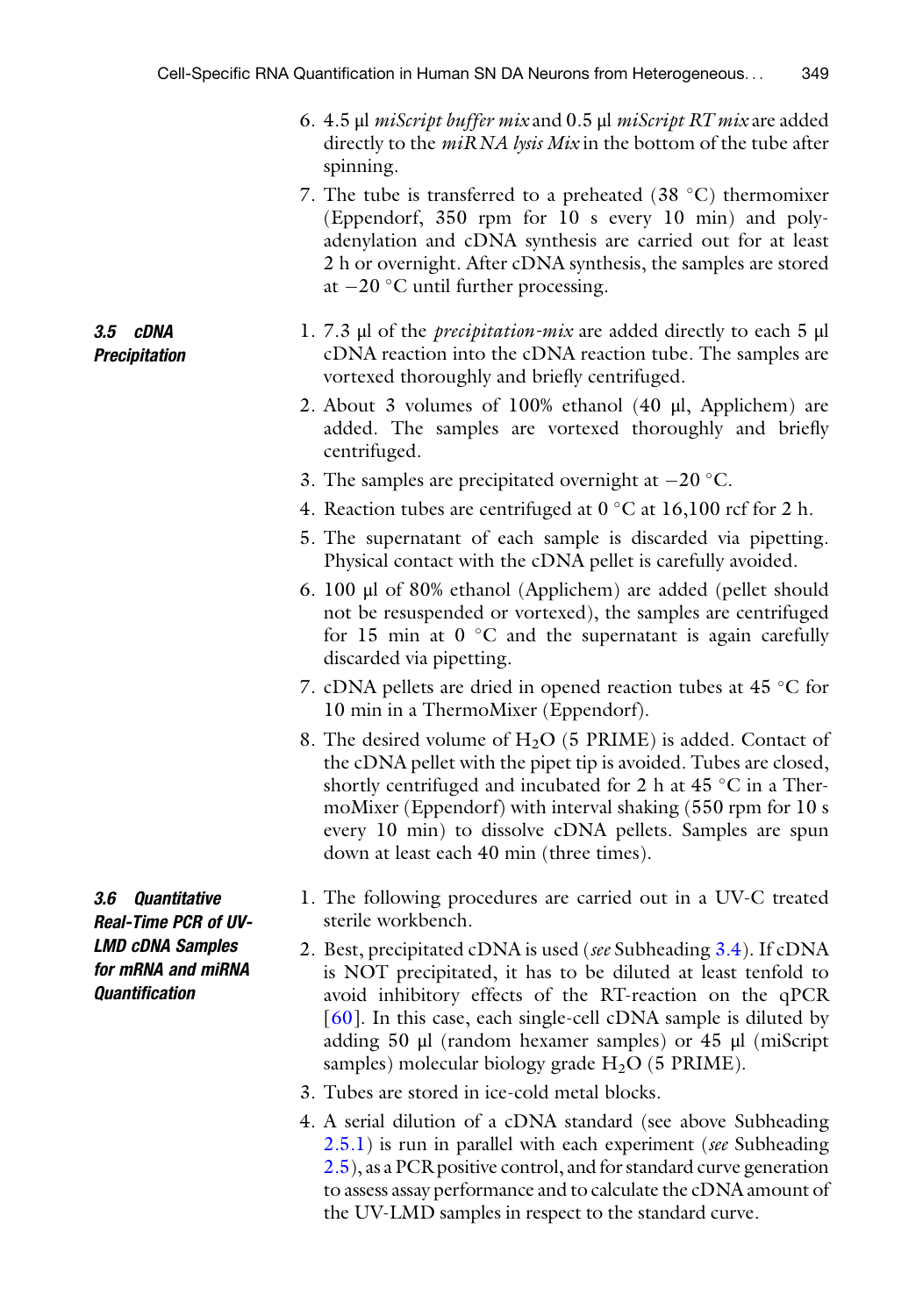#### 3.7 TaqMan PCR (for mRNA qPCR Amplification)

- 1. A mastermix for each individual gene of interest for all the samples for quantitative real-time PCR in 20 μl reactions is prepared by mixing  $10 \mu$ l  $2 \times$  QuantiTect Probe qPCR Master Mix, 1  $\mu$ l 20 x primer/probe mix (for gene of interest, for details Notes 5 and 10) and 4  $\mu$ l H<sub>2</sub>O (depending on the cDNA volume used) for each UV-LMD sample (volumes are multiplied by the number of samples  $+$  controls  $+$  1).
- 2. 15 μl of respective mastermix is added to the bottom of a MicroAmp 96-well reaction plate. 5 μl of cDNA (adjust volumes accordingly if cDNA in more or less volume is used) is added to the mastermix and the plate is sealed with an *optical adhesive cover.* After 2 min centrifugation (1027 rcf, at 4  $^{\circ}$ C) the plate is transferred to a real-time PCR system (e.g., HT7900, Applied Biosystems) and the qPCR reaction is run using the following cycling conditions (specific for our Taq-Man assays): 2 min at 50 °C, 15 min at 95 °C, and subsequently 50 cycles of 0:15 min at 94  $^{\circ}$ C and 1 min at 60  $^{\circ}$ C each.
- 3.8 SYBRgreen PCR (for miRNA qPCR Amplification) 1. A mastermix for each individual gene of interest for all samples for quantitative real-time PCR in 25 μl reactions is prepared by mixing  $12.5 \mu$ l  $2 \times$  QuantiTect SYBRgreen qPCR Master Mix, 2.5 μl  $10 \times$  miScript Universal primer mix, 2.5 μl  $10 \times$  miScript primer assay (for gene of interest, e.g., miR-133b, for details Note 10) and 2.5  $\mu$ l H<sub>2</sub>O for each UV-LMD sample/PCRreaction (volumes are multiplied by the number of samples + controls + 1).
	- 2. 20 μl of mastermix is added to the bottom of a MicroAmp 96-well reaction plate. 5 μl of cDNA (adjust volumes accordingly if cDNA in more or less volume is used) is added to the mastermix and the plate is sealed with an optical adhesive film. After 2 min centrifugation (1027 rcf, at  $4 °C$ ) the plate is transferred to a real-time PCR system (i.e., HT7900, Applied Biosystems) and the qPCR reaction is run using the following cycling conditions (specific for miScript assays, Qiagen): 15 min at 95  $\degree$ C and subsequently 50 cycles, 0:15 min at 94 °C, 0:30 min at 55 °C, 0:30 min at 70 °C, and 0:30 min at 73  $\degree$ C (fourth segment), followed by a melting curve  $(0.15 \text{ min at } 95 \degree \text{C}, 0.15 \text{ min at } 60 \degree \text{C}, \text{subsequent continuous}$ increase of  $1 \degree C$  every 0:15 min under the detection of the fluorescence signal up to 95  $^{\circ}$ C).
- **3.9 Data Analysis** 1. For SYBRgreen PCR, the first step is a melting curve analysis, to ensure PCR-product specificity, as well as correct read-out temperature (fourth segment). Afterwards, data analysis of TaqMan as well as of SyberGreen qPCR are identical.
	- 2. Fluorescence amplification plots are analyzed first without normalization to the internal fluorescence standard dye ROX (carboxy-X-rhodamine, as passive reference dye), to evaluate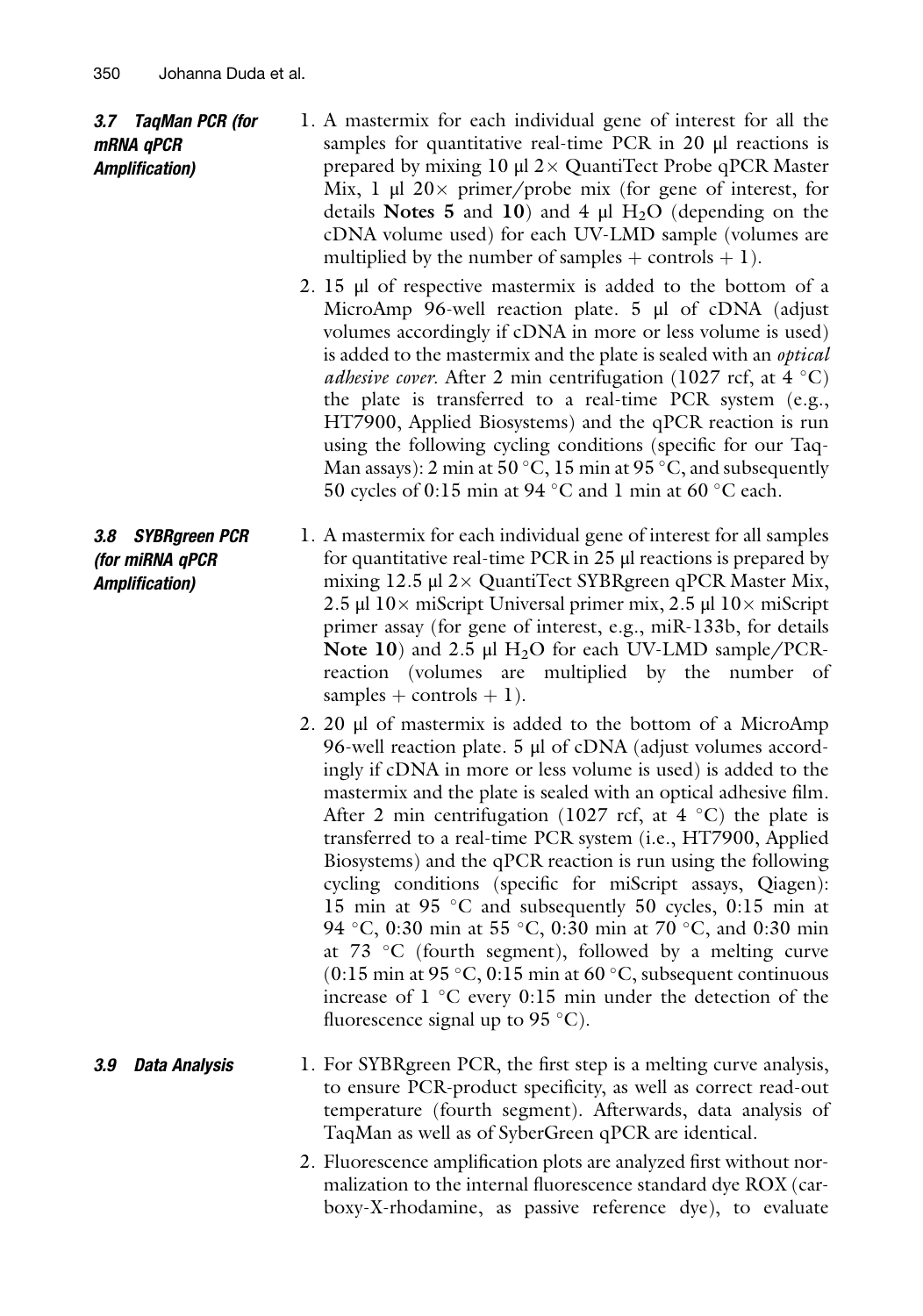absolute fluorescence signals, background noise levels, and possible confounders.

- 3. TaqMan probe or SYBRgreen fluorescence signals are normalized to the ROX-signals, and the baseline for normalization is set (usually cycles 3–15).
- 4. It must be ensured that all negative controls did not result in any detectable qPCR signal.
- 5. The detection threshold is set in the exponential phase of the qPCR amplification plot (illustrated in Fig. [1\)](#page-3-0). To quantify the expression of a respective gene via qPCR for a set of samples, the same threshold value is used for all the samples and for the standards (run in parallel). *Threshold cycle*  $(C_t)$  values of each sample as well as slope and *Y*-intercept of the standard curve can be read out from the sequence detection software (e.g., SDS2.4, Applied Biosystems).
- 6. The average cDNA amount per cell in relation to the utilized cDNA standard curve is calculated according to:

cDNA amount per cell = 
$$
\frac{S[(C_t - \Upsilon_{\text{intercept}})/\text{slope}]}{\text{No}_{\text{cells}} \cdot \text{cDNA fraction}}
$$

S corresponds to the serial dilution factor of the standard curve (e.g., 10 for serial dilution in steps of 10),  $\rm No_{cells}$  to the number of harvested neurons per sample and cDNA fraction to the fraction of the UV-LMD cDNA sample used as template in the real-time PCR reaction, e.g., 5/55. The unit-magnitude corresponds to the respective standard utilized, which defines the unit at the  $\Upsilon$ <sub>intercept</sub> (e.g., pg-equivalents of standard cDNA, derived from SN-tissue/ cell). For better comparison, expression data can be further normalized to those of control brains (mean controls  $= 1$ ; compare Figs. [3](#page-7-0) and [4d](#page-5-0)). Alternatively, an absolute standard curve with quantified numbers of RNA or cDNA molecules as templates can be generated, and data are analyzed as described above  $[61, 62]$  $[61, 62]$  $[61, 62]$  $[61, 62]$  $[61, 62]$ .

3.10 Linear Mixed Effects Model RT-qPCR data can be further analyzed and corrected for confounding effects, like distinct RINs and ages of human brains, by applying a linear mixed effects model (Figs.  $3c$  and  $4c$ ). Our modeling approach assumes a log-linear dependency of RT-qPCR data from age- and RNA-values. Since this is likely to be a simplification, it is mandatory to analyze the goodness-of-fit and applicability of the modeling approach (e.g.,  $R^2$  values, proportional change in variance, PCV, and Bayesian information criterion, BIC; for details see  $[46]$  $[46]$  $[46]$  supplementary material).

> Fitting and correction for confounding variables (like age- and RIN-values) and subsequent statistical analysis of adjusted data is carried out on log-transformed expression data, which show a more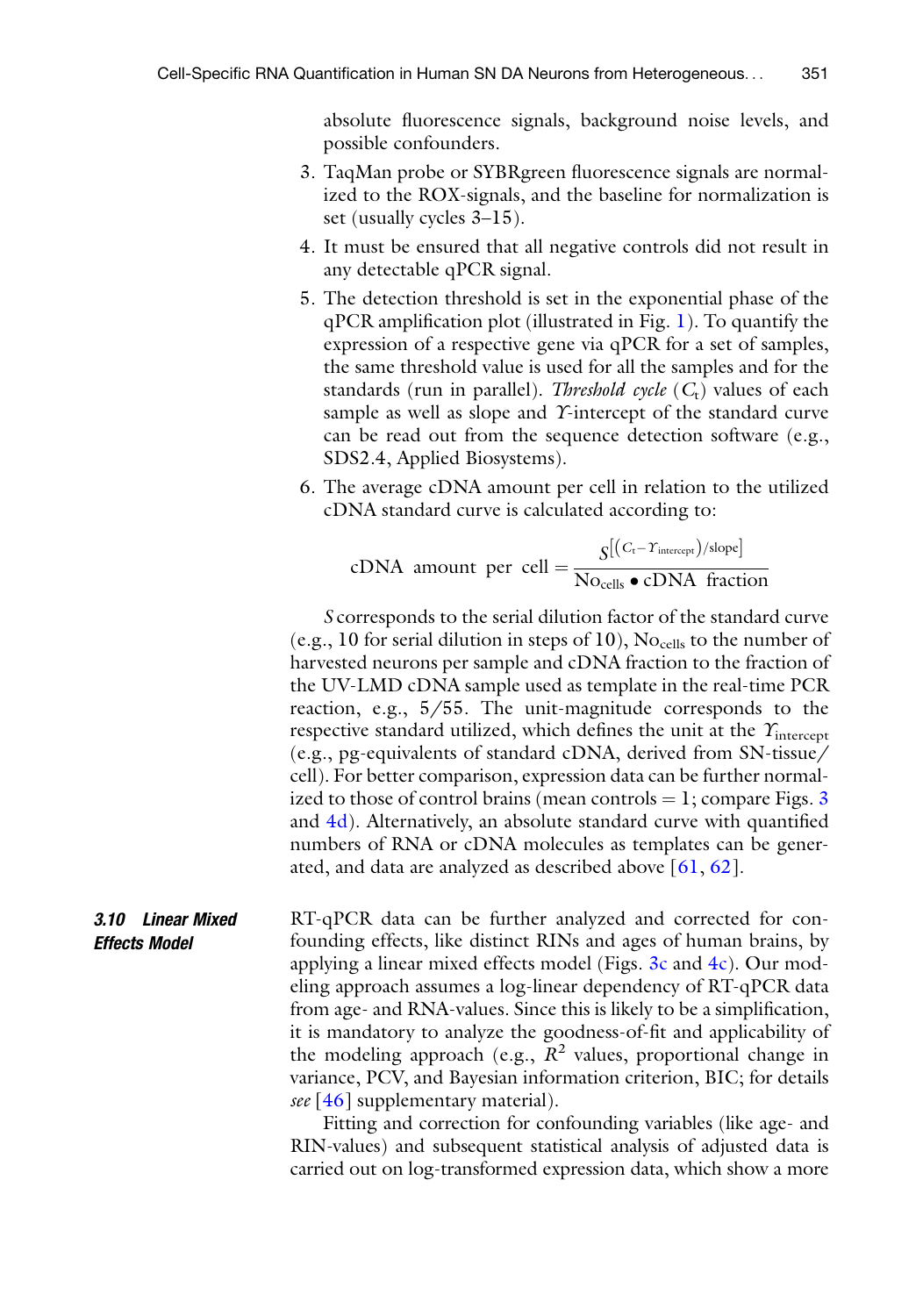symmetric distribution closer to Gaussian. Back-transformation of adjusted data is then done on this assumption of a log-normal distribution. Uncertainties of the regression are considered in the standard errors ofmeans by applying rules of uncertainty and error propagation [ $63$ ]. From the resulting parameter values (in log-transformed scale) differences inmRNA-levels between control and PD groups are tested for statistical significance by Student's t-test (Welch-Test). The general model-based analysis procedure is as follows:

1. Logarithmic transformation of RT-qPCR data.

 $f : \text{logN}(E, \text{Var}) \rightarrow \aleph(\mu, \sigma^2)$  defined by  $f(Y_{i,j}) := \ln Y_{i,j}$ 

ℵ: normal distribution

 $\Upsilon_{i,j}$ : data vector of measured values for gene i and brain j

- E, Var: mean and variance of data (original scale)
- $\mu, \sigma^2$ : mean and variance of log-transformed data
- 2. Fitting of the linear mixed effects model with ASReml-R.

$$
\ln Y_{i,j} = \beta_i^{\text{C/PD}} x_j^{\text{C/PD}} + \beta_i^{\text{age}} x_j^{\text{age}} + b_i^{\text{RIN}} x_j^{\text{RIN}} + \left(\beta_i^0 + \gamma_{i,j}^0\right) + e_{i,j}
$$

$$
b_i^{\rm RIN} = \beta^{\rm RIN} + \gamma_i^{\rm RIN}
$$

 $\gamma_{i,i}$  data vector of measured values for gene i and brain j

 $\beta_i^{\text{C/PD}}, \beta_i^{\text{age}}, \beta^{\text{RIN}}$ : fixed effects for group (control or PD), age and RIN of gene i

 $\beta_{i,\gamma}^0,^0$  intercept of gene  $i$  and its random contribution for brain  $j$  $\gamma_i^{\rm RIN}$  $\therefore$  random effect for RIN dependence of gene  $i$ 

 $b_i^{\text{RIN}}$ : total RIN dependence of gene *i* 

 $e_{i,j}$ : residuals (fitted values–mesured values) of each individual gene  $i$  and brain  $j$ 

 $\mathcal{L}^{C/PD}_j, x_j^{\text{age}}, x_j^{\text{RIN}}$ : group (control, PD), age and RIN value of brain j

(independent variables  $y = f(x)$ )

3. Adjustment of each RT-qPCR value for confounders (age, RIN).

$$
\ln \tilde{Y}_{i,j} = \ln Y_{i,j} + \beta_i^{\text{age}} \Delta x_j^{\text{age}} + (\beta^{\text{RIN}} + \gamma_i^{\text{RIN}}) \Delta x_j^{\text{RIN}} + e_{i,j}
$$

with 
$$
\Delta x_j^{\text{age}} = \bar{x}_{\text{age}} - x_j^{\text{age}}
$$
 and  $\Delta x_j^{\text{RIN}} = \bar{x}_{\text{RIN}} - x_j^{\text{RIN}}$ 

 $Y_{i,j}$ : RIN and age adjusted expression values for gene i and brain j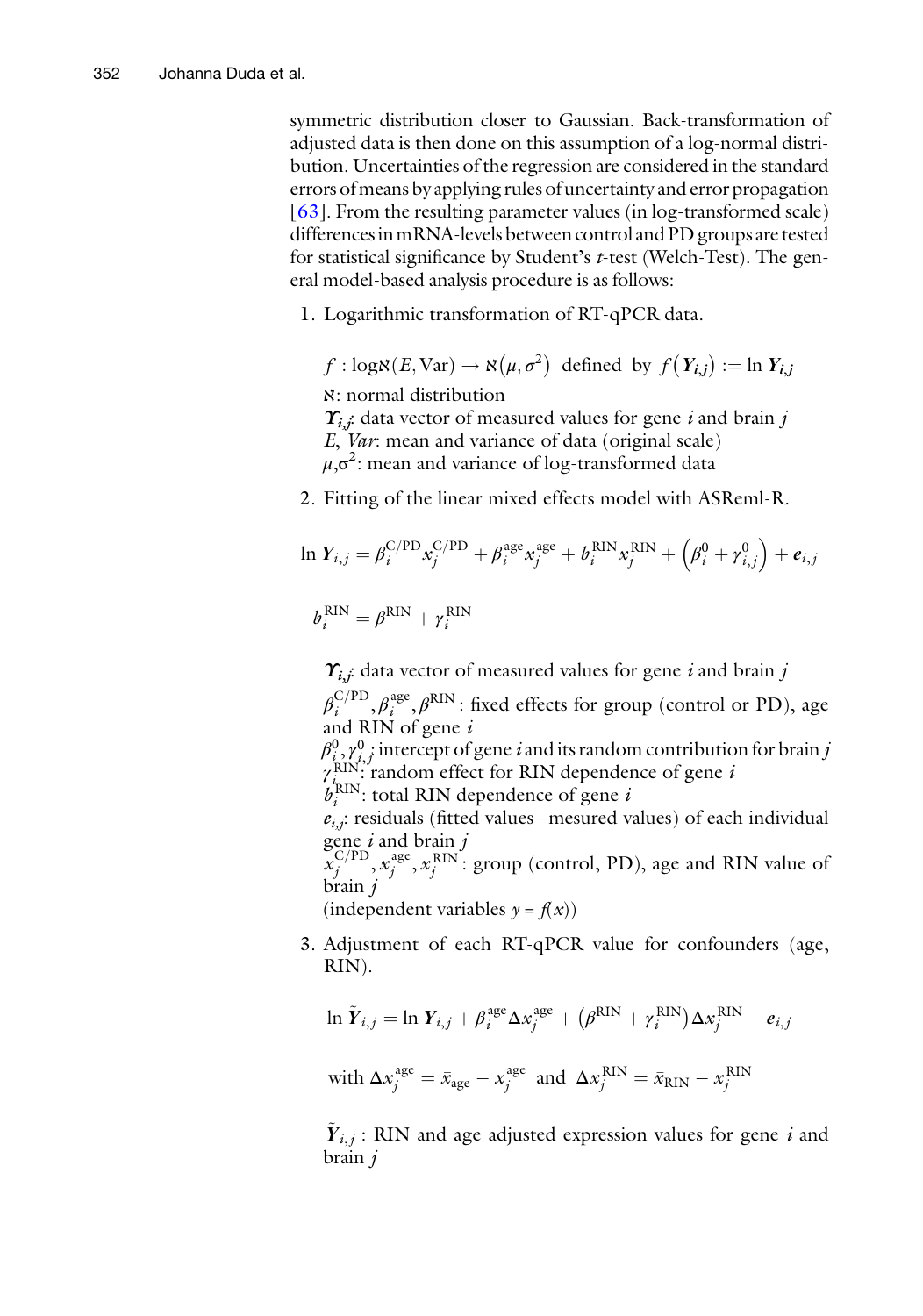$\Upsilon_{i,j}$ : data vector of measured values for gene *i* and brain *j*  $\beta_i^{\text{C/PD}}, \beta_i^{\text{age}}, \beta^{\text{RIN}}$ : fixed effects for group (control or PD), age and RIN of gene i  $\bar{x}_{\text{age}}$ : mean of age values  $\bar{x}_{\text{RIN}}$ : mean of RIN values  $x_j^{\overline{C}/{\rm PD}}, x_j^{\rm age}, x_j^{\rm RIN}$ : group membership (control or PD), age and  $\overrightarrow{K}$ IN value of brain j  $\gamma_i^{\text{RIN}}$ : random effect for RIN dependence of gene *i*  $e_{i,j}$ : residuals on single sample level for each gene i and brain j

4. Computation of standard errors for each brain's expression values by applying rules of uncertainty propagation.

$$
\theta_{i,j} = \sqrt{\left(\sigma_i^{\text{age}} \Delta x_j^{\text{age}}\right)^2 + \left(\sigma_i^{\text{RIN}} \Delta x_j^{\text{RIN}}\right)^2}
$$

with 
$$
\Delta x_j^{\text{age}} = \bar{x}_{\text{age}} - x_j^{\text{age}}
$$
 and  $\Delta x_j^{\text{RIN}} = \bar{x}_{\text{RIN}} - x_j^{\text{RIN}}$ 

 $\theta_{i,j}$ : standard error of adjustment

 $\sigma_{i_{\text{max}}}^{\text{age}}$ : standard error of age effect  $\beta_i^{\text{age}}$  for gene is

 $\sigma_i^{\text{RIN}}$ : standard error of RIN effect  $(\beta^{\text{RIN}} + \gamma_i^{\text{RIN}})$  for gene *i* 

5. Determination of parameters (mean and standard errors) of normal distributions of adjusted values and their adjusted errors.

$$
\widetilde{\mu}_{i,k} = \frac{\sum \widetilde{\boldsymbol{Y}}_{i,j}}{N_{i,k}}, \quad \widetilde{\sigma}_{i,k}^2 = \text{Var}\big(\widetilde{\boldsymbol{Y}}_{i,j}\big) + \frac{\sum \big(\theta_{i,j}\big)^2}{N_{i,k}}
$$

for data of brains *j* belonging to group  $k \in \{C, PD\}$  $Y_{i,j}$ : RIN and age -adjusted expression values for gene i and brain j

 $\widetilde{\mu}_{i,k}$  : mean of adjusted log-transformed expression values in group  $k$  gene  $i$ 

 $\widetilde{\sigma}_{i,k}^2$ : variance of adjusted log-transformed expression values in group k for gene i group  $k$  for gene  $i$ 

 $N_{i,k}$ : number of observations in group k for gene i

Var(): variance of data

 $\theta_{i,j}$ : standard error of adjustment

6. Test for differences between control and PD groups by applying Student's t-test (Welch-Test).

$$
t\text{-test statistic}: t = \frac{\widetilde{\mu}_{i, \text{PD}} - \widetilde{\mu}_{i, \text{C}}}{\sqrt{\widetilde{\text{se}}_{i, \text{PD}}^2 + \widetilde{\text{se}}_{i, \text{C}}^2}}
$$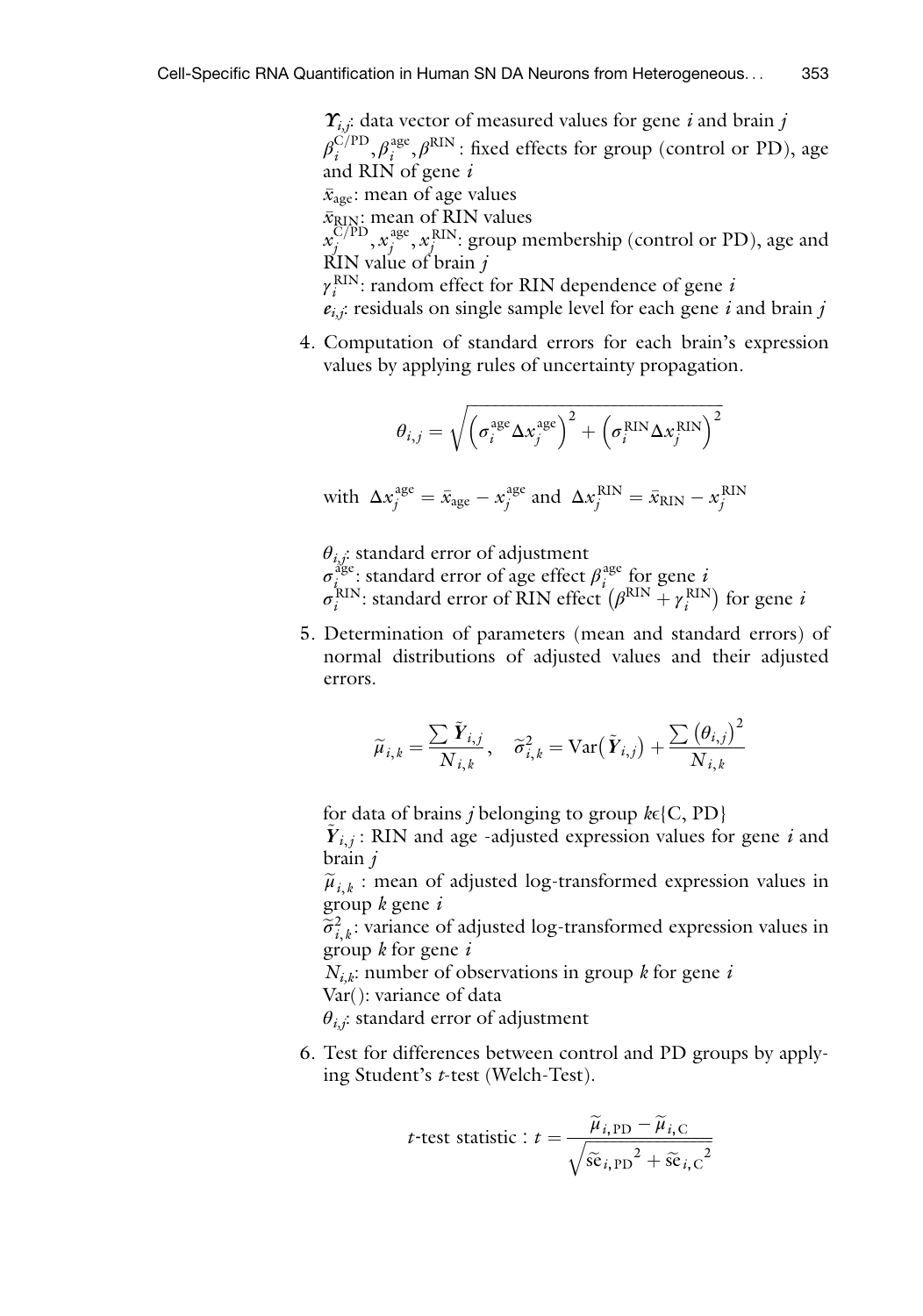and degrees of freedom : df = 
$$
\frac{\left(\tilde{\text{se}}_{i, \text{PD}}^2 + \tilde{\text{se}}_{i, \text{C}}^2\right)^2}{\frac{\tilde{\text{se}}_{i, \text{PD}}^2}{N_{i, \text{PD}} - 1} + \frac{\tilde{\text{se}}_{i, \text{C}}^2}{N_{i, \text{C}} - 1}}
$$

with squared standard error of means:

$$
\tilde{\text{se}}_{i,\text{PD}}^2 = \tilde{\sigma}_{i,\text{PD}}^2 / N_{i,\text{PD}} \text{ and } \tilde{\text{se}}_{i,\text{C}}^2 = \tilde{\sigma}_{i,\text{C}}^2 / N_{i,\text{C}}
$$

 $\tilde{\mu}_{i\text{ C/PD}}$ : mean of adjusted log-transformed expression values for gene i from C or PD

 $\widetilde{\sigma}_{i,\text{C/PD}}^2$ : variance of adjusted log-transformed expression values<br>for gene i in C or PD for gene  $i$  in C or PD

 $N_{i,C/PD}$ : number of observations for gene *i* in C or PD group

7. Back-transformation from log-transformed to original scale by the computation of mean values and variances from parameter values of normal distributions in the transformed space.

$$
\tilde{E}_{i,k} = e^{\widetilde{\mu}_{i,k} + \widetilde{\sigma}_{i,k}^2/2}, \qquad \widetilde{\text{Var}}_{i,k} = \left(\widetilde{e^{\widetilde{\sigma}_{i,k}^2}} - 1\right) e^{2\widetilde{\mu}_{i,k} + \widetilde{\sigma}_{i,k}^2}
$$

with  $k \in \{C, PD\}$ 

 $E_{i,k}$ : mean of adjusted data in original scale (pg cDNA/cell)

 $\tilde{\mu}_{i,k}$  : mean of adjusted log-transformed expression values in group  $k$  for gene  $i$ 

 $\widetilde{\sigma}_{i,k}^2$ : variance of adjusted log-transformed expression values in group k for gene i group  $k$  for gene  $i$ 

 $Var_{i,k}$ : variance of adjusted data in original scale

8. To assess goodness-of-fit,  $R^2$  values as well as *proportional* change in variance (PCV) are determined at the brain level, as suggested in [[58](#page-25-1), [64\]](#page-25-7).

$$
R_i^2 = 1 - \frac{\text{MSPE}_i}{\text{MSPE}_{0,i}} \text{ with mean squared prediction error MSPE}_i
$$

$$
= \frac{\text{Var}(e_i)}{n_i} + \text{Var}(\gamma_i^0)
$$

 $MSPE_{0,i}$ : MSPE of a reference model, e.g., the empty model of gene i

Var  $(e_i)$ : variance of residuals for gene i

 $n_i$ : number of samples from each brain for gene  $i (n_i=10)$ 

Var $(\pmb{\gamma_i^0})$ : variance of random effects for gene *i* 

and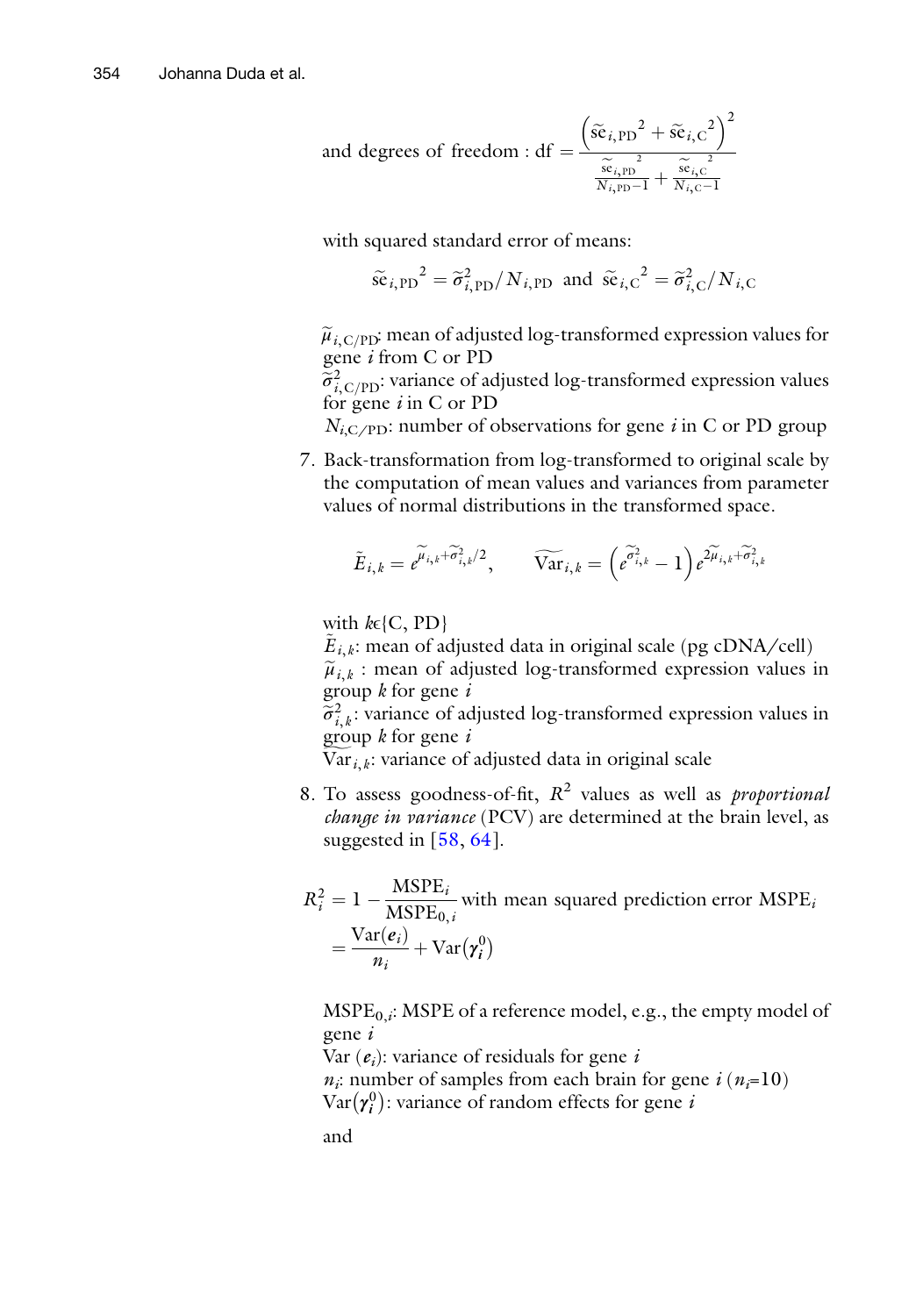$$
R_{\text{marg},i}^2 = \frac{\sigma_f^2}{\sigma_f^2 + \text{Var}(\gamma_i^0) + \text{Var}(e_i)}, \ \ R_{\text{cond},i}^2 = \frac{\sigma_f^2 + \text{Var}(\gamma_i^0)}{\sigma_f^2 + \text{Var}(\gamma_i^0) + \text{Var}(e_i)}
$$

 $R_{\text{marg},i}^2$ : marginal  $R^2$ , variance explained by fixed effects only.  $R_{\text{cond},i}^{\text{2m}}$  conditional  $R^2$ , variance explained by fixed and random effects.

 $\sigma_{f,\,i}^2$  variance calculated from the fixed effect components of the mixed effects model.

and PCV:

$$
PCV_i = 1 - \frac{Var(r_i^0)}{Var(r_{ref,i}^0)}
$$

 $\text{Var}\!\left(\gamma_{{\text{ref}},\,i}^0\right)$ : variance of random effects of reference model, e.g., the empty model.

9. In addition, a relative adjustment error can be computed as

$$
\varepsilon_i = \frac{\sum \theta_{i,j} / Y_{i,j}}{N_i}
$$

 $\theta_{i,j}$ : standard error of adjustment

 $\Upsilon_{i,j}$ : data vector of mesured values for gene *i* and brain *j* 

- $Y_{i,j}$ : data vector of measured values for gene i and brain j
- $N_i$ : number of observations for gene i

The different  $R^2$ , PCV, and error values allow an evaluation of the model fit and the adjustment quality.  $R^2$  coefficients could be regarded as a measure of variance explained by different aspects of the model, with values closer to one meaning better explanatory power.  $R_i^2$  is closest to the *coefficient of determination* from standard linear regression, but should, according to [[58](#page-25-1)], be supplemented by so-called *marginal (marg)* and *conditional (cond)*  $R^2$  values, if a mixed effects model is evaluated. Since we are interested in the influence of fixed effects,  $R_{\text{marg},i}^2$  is of special importance. The conditional coefficient  $R_{\text{cond},i}^2$  additionally accounts for the influence of random effects. The difference between  $R_{\text{cond},i}^2$  and  $R_{\text{marg},i}^2$ gives insight to which extent inter-individual differences that are not explained by fixed effects are captured by the model through random effects. High PCV values express how well certain fixed effects are able to reduce the contribution of random effects to the explanatory power of the model. The relative adjustment error  $\varepsilon_i$ gives the mean of the summed standard errors from adjustment in relation to the expression value for each gene  $i$ . Small values indicate low uncertainties by the adjustment procedure.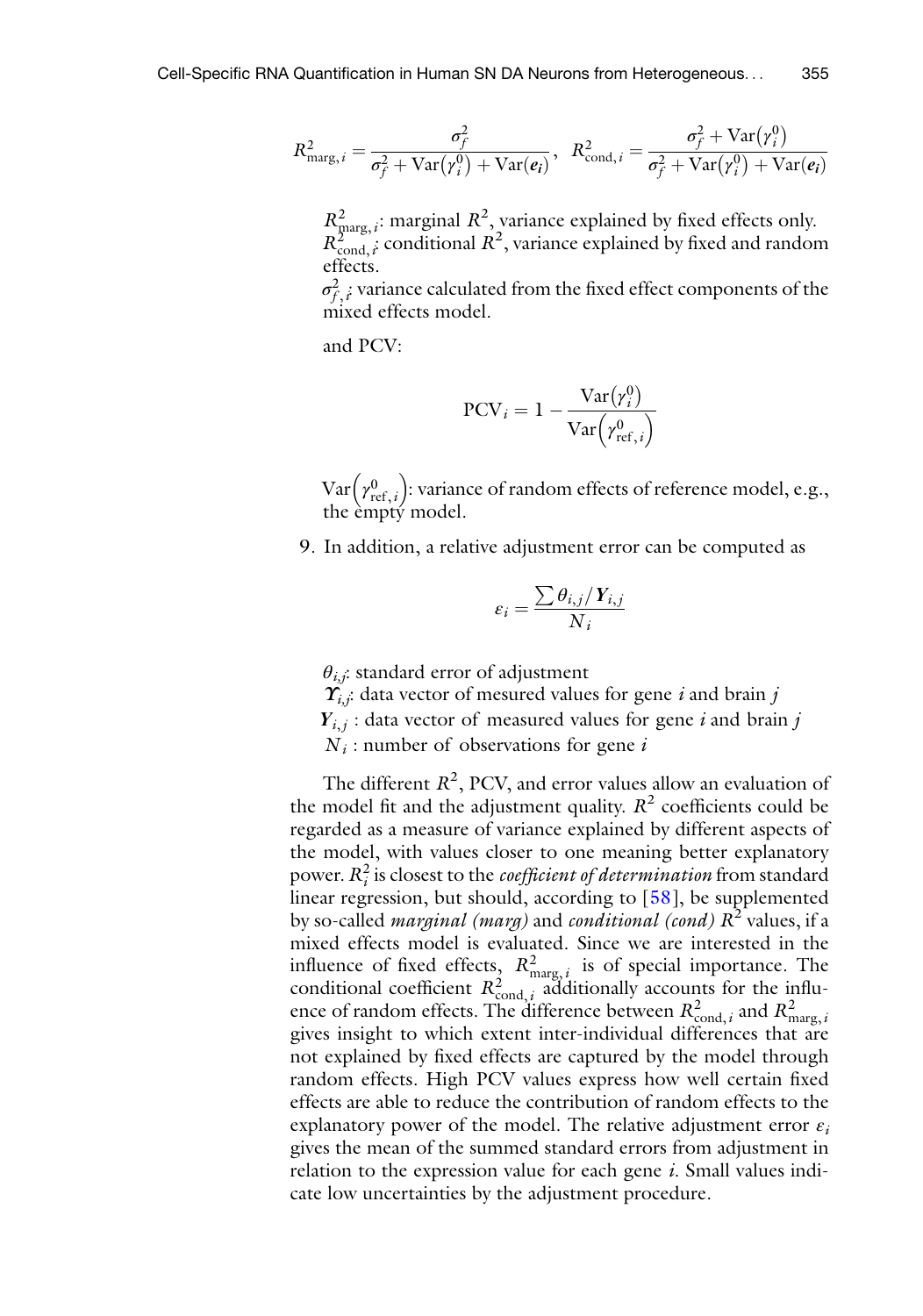#### 4 Notes

- 1. Ribonuclease contamination is a major concern for successful cDNA synthesis of single-laser microdissected cells or small cell pools. The ubiquitous RNase A is a highly stable and active ribonuclease, which is present on human skin as well as in the specimens, and can easily contaminate any lab environment. Thus, creating and maintaining an RNase-free work environment and RNase-free solutions is essential for performing successful reverse transcriptase reactions. Therefore, we strongly recommend: Always wear gloves when handling chemicals and sections/samples containing RNA. Change gloves frequently especially after touching potential sources of RNase contamination such as doorknobs, pens, pencils, and human skin. Always use certified RNase-free tubes, pipette tips and chemicals for all steps involved in the experiments (e.g., ethanol/ staining solutions and jars for the preparation of tissue sections for UV-LMD). Keep chemicals tightly sealed. Keep all the tubes containing RNA tightly sealed during the incubation steps. Treat UV-LMD (membrane-) slides for 20 min with UVC-light (e.g., in a sterile hood). Heat sterilize all metal (forceps, spatulas, LMD cap holder, LMD slide holder), glassware and any other equipment that gets in contact with slides or reaction tubes during UV-LMD experiments at 220 °C overnight. Clean pipettes, benches, and all other equipment that cannot be heat sterilized with RNase decontamination solutions, e.g., RNase-ExitusPlus (AppliChem) and/or RNaseZapWipes (Ambion). Clean the cryostat additionally with isopropanol (Isopropanol, Sigma-Aldrich) to wipe off RNaseZap.
- 2. Low retention filter tips should be used for all pipetting steps.
- 3. We strongly recommend using chemicals from the same stocks and lots for all experiments of a study.
- 4. To avoid any RNase or DNA contamination, we recommend preparing the Cap-Mix under a sterile fume hood.
- 5. As RNA in human midbrain tissue is likely already partially degraded, we recommend using qPCR amplicon sizes below 80 bp when working with human tissue.
- 6. To reuse the specimen for several experiments, brains are fixed on cork discs with tissue freezing medium. These cork discs can be frozen quickly with a drop of water on the specimen holder of the cryostat and easily be removed after the experiment and stored again at  $-80$  °C.
- 7. Tissue chippings of the cryosectioning procedure are used to assess overall RNA quality and tissue pH of each specimen.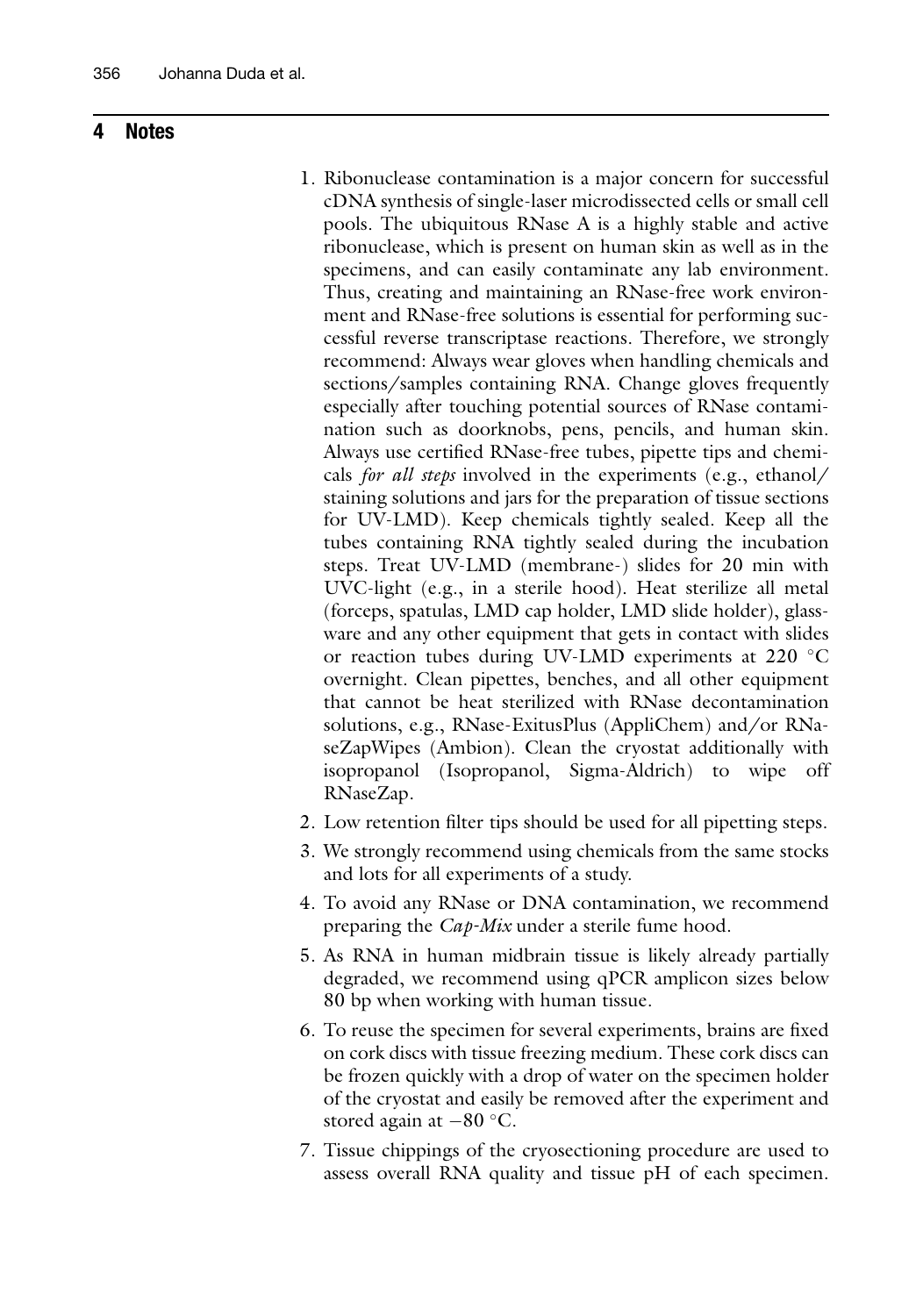Transfer chippings into a liquid nitrogen precooled Falcon tube with a cold forceps and store at  $-80$  °C until further usage (e.g., pH-determination, or RNA extraction and small RNA, miRNA and RNA integrity number evaluation).

- 8. PEN-membrane slides with tissue sections can be stored in  $50$  ml Falcon tubes at  $-80$  °C and reused for later experiments. To ensure that the slides stay dry, silica gel is added to the Falcon tube (Fig. [1\)](#page-3-0). A small sieve is used to separate the silica gel from the slide. For reuse, the slides are removed from  $-80$  °C and allowed to equilibrate at  $-20$  °C (20 min),  $+4$  °C (20 min), and finally at room temperature (20 min) before usage.
- 9. Our mild lysis protocols are optimized for single UV-laser microdissected cells or small pools of individual cells from ethanol-fixed tissue sections. Please note that they are neither suited for lysis of larger microdissected tissue samples, nor for lysis of single cells from PFA-fixed tissue sections.
- 10. Assay ID numbers for TaqMan assays (Life Technologies) are: SNCA: Hs00240906\_m1, TH: Hs00165941\_m1, DAT: Hs00997374\_m1, VMAT2: Hs00996839\_m1, NURR1: Hs00428691\_m1, LDH-2: Mm00493146\_m1, PITX3: custom assay, forward primer: GCACGGCTGCAAGGG, reverse primer: GGCTTCAGGTTCGTAGTCTTGAT; probe: FAM-ACCCTTCCTTGCCCAACTG-NFQ. Assay ID number for miR-133b SYBRGreen assay (Qiagen) is: MS00007385.

#### Acknowledgments

We are particularly grateful to the brain donors, and the support by the German BrainNet (GA28, GA76 and GA82). We thank Falk Schlaudraff for providing most of the data shown here, Leica Microsystems for providing a UV-LMD6000 and Microdissect for providing PEN-membrane slides. This work was supported by the BMBF (NGFN 01GS08134), by the DFG (SFB497 and LI1745-1), the Austrian Science Fund (FWF SFB F4412), the Hertie Foundation, and the Alfried Krupp prize (all to BL). JD was supported by the PhD program for Molecular Medicine and the Research Training Group CEMMA (DFG) of Ulm University. JG is supported by an EMBO and Marie Curie Actions Fellowship as well as an SNF Ambizione Fellowship.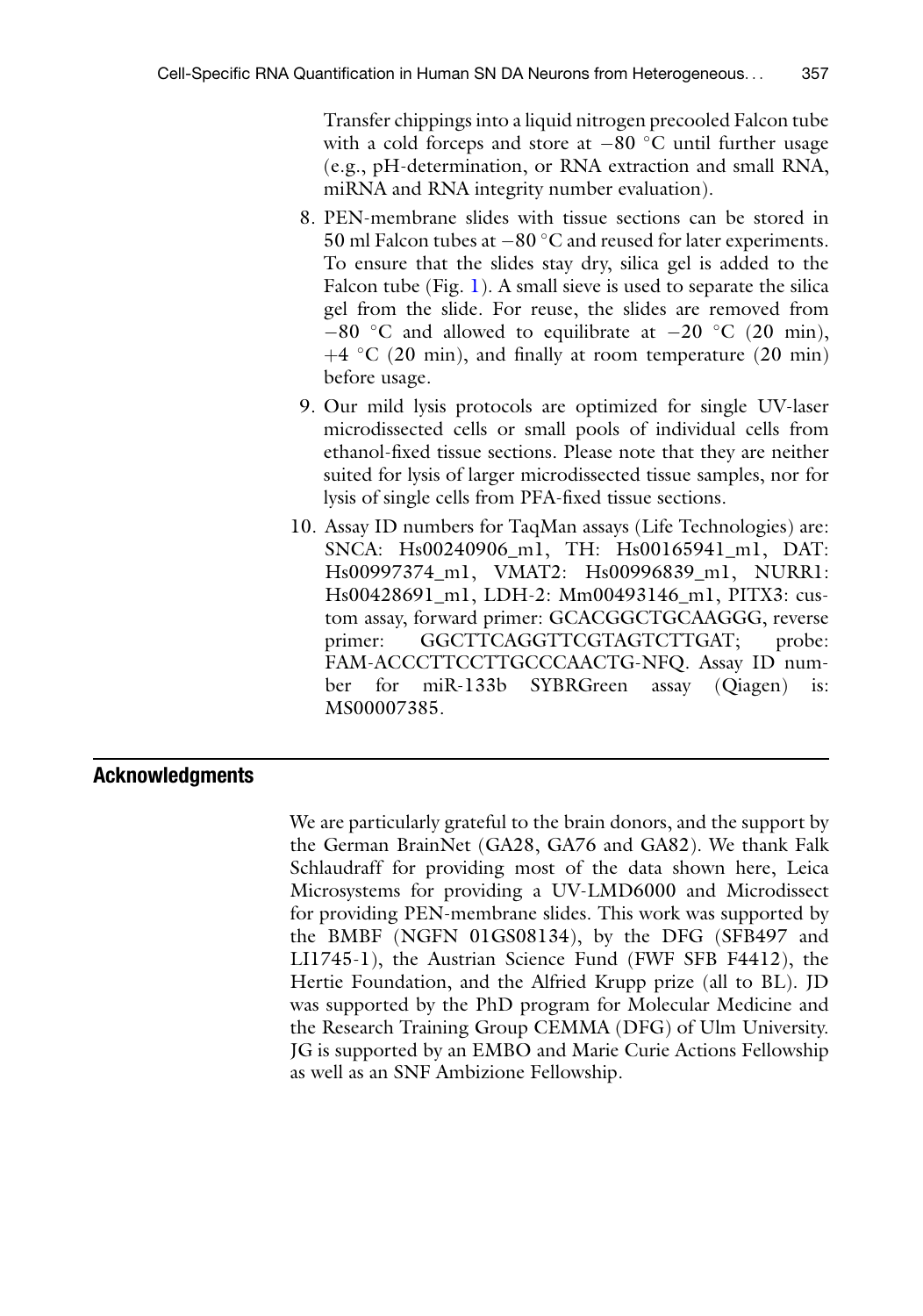#### <span id="page-23-0"></span>References

- 1. Stahlberg A, Kubista M (2014) The workflow of single-cell expression profiling using quantitative real-time PCR. Expert Rev Mol Diagn 14:323–331
- <span id="page-23-1"></span>2. Bustin SA, Benes V, Garson JA et al (2009) The MIQE guidelines: minimum information for publication of quantitative real-time PCR experiments. Clin Chem 55:611–622
- <span id="page-23-10"></span><span id="page-23-2"></span>3. Saraiva LR, Ibarra-Soria X, Khan M et al (2015) Hierarchical deconstruction of mouse olfactory sensory neurons: from whole mucosa to single-cell RNA-seq. Sci Rep 5:18178
- <span id="page-23-11"></span>4. Chen J, Suo S, Tam PP et al (2017) Spatial transcriptomic analysis of cryosectioned tissue samples with Geo-seq. Nat Protoc 12:566–580
- <span id="page-23-12"></span>5. Ziegenhain C, Vieth B, Parekh S et al (2017) Comparative analysis of single-cell RNA sequencing methods. Mol Cell 65:631–643.e4
- <span id="page-23-13"></span>6. Gierahn TM, Wadsworth MH, Hughes TK et al (2017) Seq-Well: portable, low-cost RNA sequencing of single cells at high throughput. Nat Methods 14:395
- <span id="page-23-3"></span>7. AR W, Neff NF, Kalisky T et al (2014) Quantitative assessment of single-cell RNA-sequencing methods. Nat Methods 11:41–46
- <span id="page-23-4"></span>8. Saliba AE, Aj W, Gorski SA et al (2014) Singlecell RNA-seq: advances and future challenges. Nucleic Acids Res 42:8845–8860
- <span id="page-23-14"></span><span id="page-23-5"></span>9. Elowitz MB, Levine AJ, Siggia ED et al (2002) Stochastic gene expression in a single cell. Science 297:1183–1186
- <span id="page-23-6"></span>10. Dickson DW (2012) Parkinson's disease and parkinsonism: neuropathology. Cold Spring Harb Perspect Med 2:a009258
- <span id="page-23-15"></span>11. Lopez-Valdes HE, Martinez-Coria H (2016) The role of neuroinflammation in age-related dementias. Rev Invest Clin 68:40–48
- <span id="page-23-16"></span><span id="page-23-7"></span>12. Goedert M, Spillantini MG, Del Tredici K et al (2013) 100 years of Lewy pathology. Nat Rev Neurol 9:13–24
- <span id="page-23-17"></span><span id="page-23-8"></span>13. Braak H, Ghebremedhin E, Rüb U et al (2004) Stages in the development of Parkinson's disease-related pathology. Cell Tissue Res 318:121–134
- <span id="page-23-18"></span>14. Hindle JV (2010) Ageing, neurodegeneration and Parkinson's disease. Age Ageing 39:156–161
- <span id="page-23-19"></span>15. Surmeier DJ, Obeso JA, Halliday GM (2017) Selective neuronal vulnerability in Parkinson disease. Nat Rev Neurosci 18:101–113
- <span id="page-23-9"></span>16. Duda J, Potschke C, Liss B (2016) Converging roles of ion channels, calcium, metabolic stress, and activity pattern of Substantia nigra dopaminergic neurons in health and Parkinson's disease. J Neurochem 139 Suppl 1:156–178
- 17. Damier P et al (1999) The substantia nigra of the human brain. II. Patterns of loss of dopamine-containing neurons in Parkinson's disease. Brain 122:1437–1448
- 18. Damier P, Ec H, Agid Y et al (1999) The substantia nigra of the human brain. I. Nigrosomes and the nigral matrix, a compartmental organization based on calbindin D(28K) immunohistochemistry. Brain 122:1421–1436
- 19. Hirsch EC, Hunot S (2009) Neuroinflammation in Parkinson's disease: a target for neuroprotection? Lancet Neurol 8:382–397
- 20. Kalia LV, Lang AE (2015) Parkinson's disease. Lancet 386:896–912
- 21. Dachsel JC, Sj L, Gonzalez J et al (2007) The ups and downs of alpha-synuclein mRNA expression. Mov Disord 22:293–295
- 22. Cookson MR (2009) alpha-Synuclein and neuronal cell death. Mol Neurodegener 4:9
- 23. Anderegg A, Poulin JF, Awatramani R (2015) Molecular heterogeneity of midbrain dopaminergic neurons--moving toward single cell resolution. FEBS Lett 589(Pt A):3714–3726
- 24. Mariani E, Frabetti F, Tarozzi A et al (2016) Meta-analysis of Parkinson's disease transcriptome data using TRAM software: whole substantia nigra tissue and single dopamine neuron differential gene expression. PLoS One 11: e0161567
- 25. Markopoulou K, Biernacka JM, Armasu SM et al (2014) Does alpha-synuclein have a dual and opposing effect in preclinical vs. clinical Parkinson's disease? Parkinsonism Relat Disord 20:584–589
- 26. Hodne K, Weltzien FA (2015) Single-cell isolation and gene analysis: pitfalls and possibilities. Int J Mol Sci 16:26832–26849
- 27. Poulin JF, Zou J, DFrouin-Ouellet J et al (2014) Defining midbrain dopaminergic neuron diversity by single-cell gene expression profiling. Cell Rep 9:930–943
- 28. Baslan T, Hicks J (2014) Single cell sequencing approaches for complex biological systems. Curr Opin Genet Dev 26:59–65
- 29. La Manno G, Gyllborg D, Codeluppi S et al (2016) Molecular diversity of midbrain development in mouse, human, and stem cells. Cell 167:566–580.e19
- 30. Erickson HS, Albert PS, Gillespie JW et al (2009) Quantitative RT-PCR gene expression analysis of laser microdissected tissue samples. Nat Protoc 4:902–922
- 31. Murray GI (2007) An overview of laser microdissection technologies. Acta Histochem 109:171–176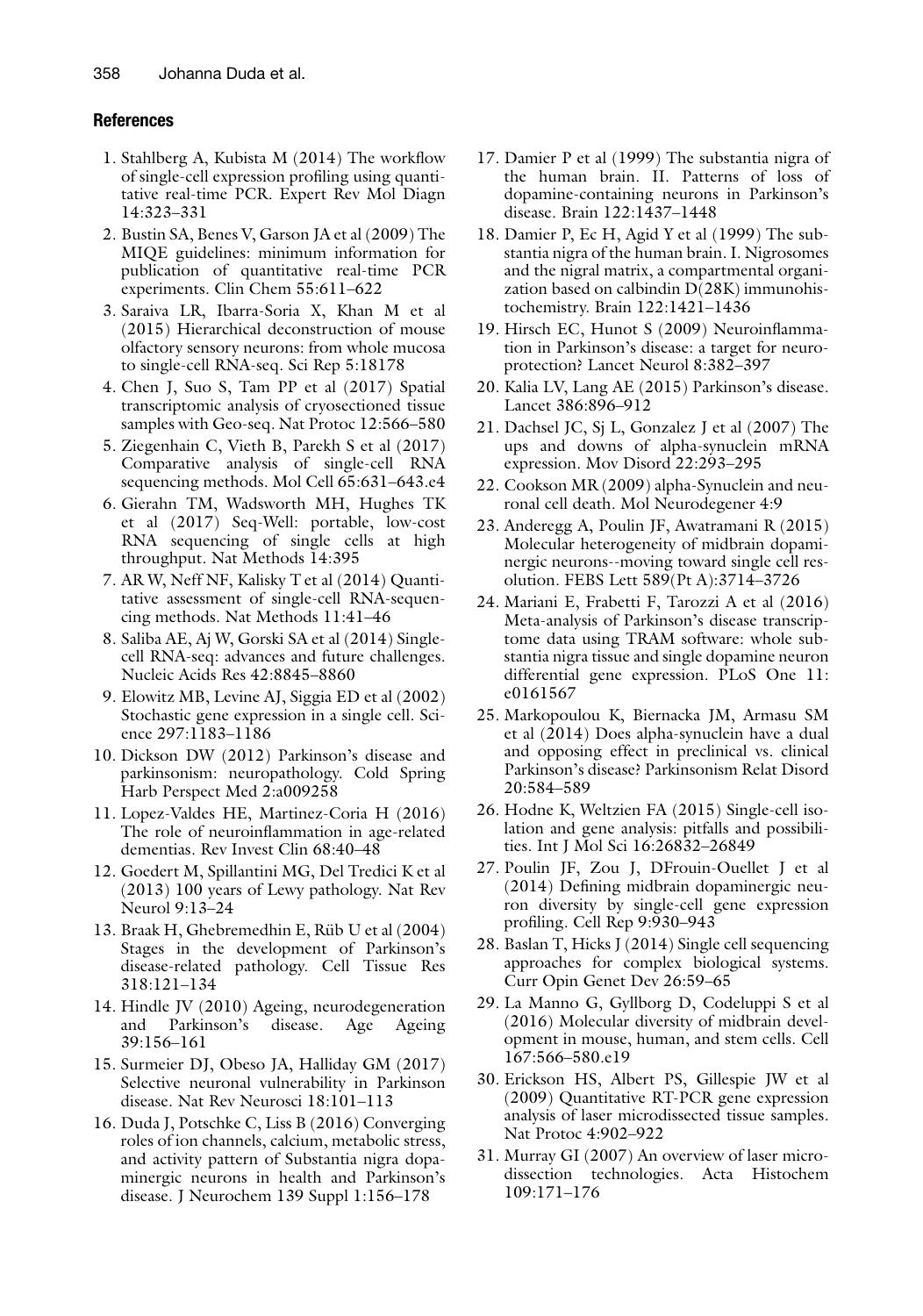- 32. Liss B, Roeper J (2004) Correlating function and gene expression of individual basal ganglia neurons. Trends Neurosci 27:475–481
- <span id="page-24-3"></span>33. Poetschke C, Dragicevic E, Duda J et al (2015) Compensatory T-type  $Ca2+$  channel activity alters D2-autoreceptor responses of Substantia nigra dopamine neurons from Cav1.3 L-type Ca2+ channel KO mice. Sci Rep 5:13688
- <span id="page-24-4"></span>34. Dragicevic E, Poetschke C, Duda J et al (2014) Cav1.3 channels control D2-autoreceptor responses via NCS-1 in substantia nigra dopamine neurons. Brain 137:2287–2302
- 35. Krabbe S, Duda J, Schiemann J et al (2015) Increased dopamine D2 receptor activity in the striatum alters the firing pattern of dopamine neurons in the ventral tegmental area. Proc Natl Acad Sci U S A 112:E1498–E1506
- <span id="page-24-11"></span>36. Muhling T, Duda J, Weishaupt JH et al (2014) Elevated mRNA-levels of distinct mitochondrial and plasma membrane  $Ca(2+)$  transporters in individual hypoglossal motor neurons of endstage SOD1 transgenic mice. Front Cell Neurosci 8:353
- <span id="page-24-0"></span>37. Grundemann J, Schlaudraff F, Liss B (2011) UV-laser microdissection and mRNA expression analysis of individual neurons from postmortem Parkinson's disease brains. Methods Mol Biol 755:363–374
- <span id="page-24-1"></span>38. Schroeder A, Mueller O, Stocker S et al (2006) The RIN: an RNA integrity number for assigning integrity values to RNA measurements. BMC Mol Biol 7:3
- <span id="page-24-5"></span><span id="page-24-2"></span>39. Stan AD, Ghose S, Gao XM et al (2006) Human postmortem tissue: what quality markers matter? Brain Res 1123:1–11
- <span id="page-24-6"></span>40. Weis S, Llenos IC, Dulay JR et al (2007) Quality control for microarray analysis of human brain samples: the impact of postmortem factors, RNA characteristics, and histopathology. J Neurosci Methods 165:198–209
- <span id="page-24-9"></span><span id="page-24-7"></span>41. Lipska BK, Deep-Soboslay A, Weickert CS et al (2006) Critical factors in gene expression in postmortem human brain: focus on studies in schizophrenia. Biol Psychiatry 60:650–658
- 42. Tagliafierro L, Bonawitz K, Glenn OC et al (2016) Gene expression analysis of neurons and astrocytes isolated by laser capture microdissection from frozen human brain tissues. Front Mol Neurosci 9:72
- <span id="page-24-8"></span>43. Meyronet D, Dorey A, Massoma P et al (2015) The workflow from post-mortem human brain sampling to cell microdissection: a Brain Net Europe study. J Neural Transm (Vienna) 122:975–991
- <span id="page-24-10"></span>44. Trabzuni D, Ryten M, Walker R et al (2011) Quality control parameters on a large dataset of

regionally dissected human control brains for whole genome expression studies. J Neurochem 119:275–282

- 45. Koppelkamm A, Vennemann B, Lutz-Bonengel S et al (2011) RNA integrity in post-mortem samples: influencing parameters and implications on RT-qPCR assays. Int J Leg Med 125:573–580
- 46. Schlaudraff F, Grundemann J, Fauler M et al (2014) Orchestrated increase of dopamine and PARK mRNAs but not miR-133b in dopamine neurons in Parkinson's disease. Neurobiol Aging 35:2302–2315
- 47. Eschbach J, von Einem B, Muller K et al (2017) Mutual exacerbation of PGC-1α deregulation and α-synuclein oligomerization. Ann Neurol 77:15–32
- 48. Grundemann J, Schlaudraff F, Haeckel O et al (2008) Elevated alpha-synuclein mRNA levels in individual UV-laser-microdissected dopaminergic substantia nigra neurons in idiopathic Parkinson's disease. Nucleic Acids Res 36:e38
- 49. Kurz A, Double KL, Lastres-Becker I et al (2010) A53T-alpha-synuclein overexpression impairs dopamine signaling and striatal synaptic plasticity in old mice. PLoS One 5:e11464
- 50. Ramirez A, Heimbach A, Grundemann J et al (2006) Hereditary parkinsonism with dementia is caused by mutations in ATP13A2, encoding a lysosomal type 5 P-type ATPase. Nat Genet 38:1184–1191
- 51. Schiemann J, Schlaudraff F, Klose V et al (2012) K-ATP channels in dopamine substantia nigra neurons control bursting and novelty-<br>induced exploration. Nat Neurosci exploration. 15:1272–1280
- 52. Kim J, Inoue K, Ishii J et al (2007) A Micro-RNA feedback circuit in midbrain dopamine neurons. Science 317:1220–1224
- 53. Matsuda-Matsumoto H, Iwazaki T, Kashern MA et al (2007) Differential protein expression profiles in the hippocampus of human alcoholics. Neurochem Int 51:370–376
- 54. McCullumsmith RE, Meador-Woodruff JH (2011) Novel approaches to the study of postmortem brain in psychiatric illness: old limitations and new challenges. Biol Psychiatry 69:127–133
- 55. Preece P, Cairns NJ (2003) Quantifying mRNA in postmortem human brain: influence of gender, age at death, postmortem interval, brain pH, agonal state and inter-lobe mRNA variance. Brain Res Mol Brain Res 118:60–71
- 56. Harrington CA, Winther M, Garred MM (2009) Use of bioanalyzer electropherograms for quality control and target evaluation in